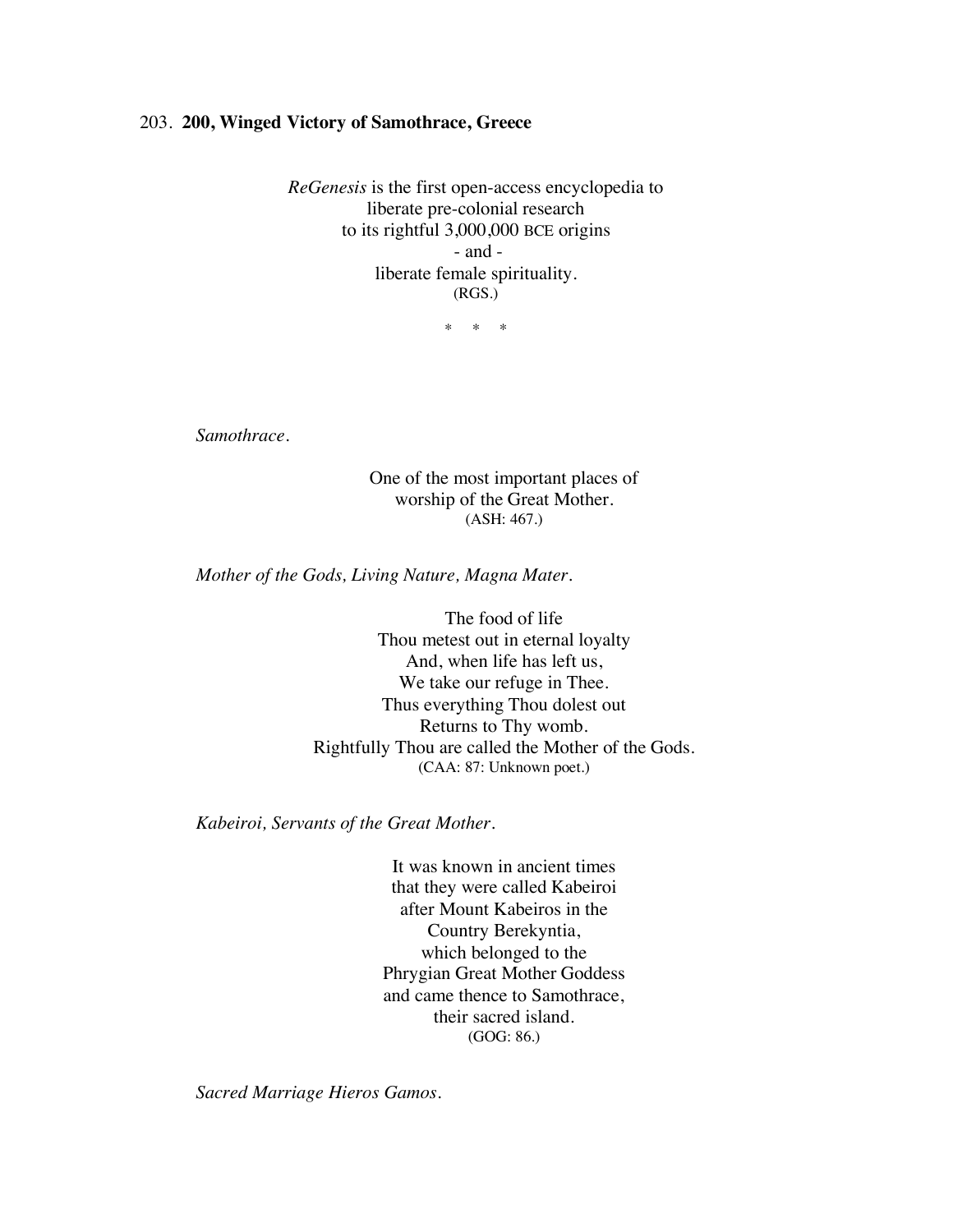From whence a royal sovereign gets her/his power and this is the goddess herself. (APL: 2-23-99.)

*Samothrace* is a small mountainous island located in the North Aegean Sea. Its most compelling archaeological and ritual claims are: the Hieron Sanctuary of the Great Gods; nexus of the mystery culture guarded and protected by the Kabeiroi (Cabiric) (ETG: 22); \* and Winged Victory of Samothrace discovered by Charles Champoiseau in 1863 CE. Samothrace [became] the ancient home sanctuary of the Great Gods and Cabiric Mysteries that encompassed a unique pantheon. (ETG: 22.) Although the names of the gods and goddesses at Samothrace are rather enigmatic, deities are generically referenced as Cabiric (chthonic). Given the original pantheon was chthonic, it therefore predates the Greeks gods. With this in mind, deities are generally understood to include the Great Mother Kybele – Cybele plus Demeter as well as Hecate Aphrodite (Zerynthia) and Nike. (ASH: 467-473.)

*\** Pre-Greek non-Indo-European Chthonic deities are also known as Cabeiri, Cabiri, or Kabiri and probably of Hittite, Thracian or Phrygian lineage?

The Samothrace Cabiric Mysteries were highly regarded and "second only to the Eleusinian Mysteries. Mystery (*mysterion* in Greek) means closed or secret. 'Vows of silence \* were meant to ensure that the initiate would keep the holy secrets from being revealed to outsiders.'" (TAM: 4; RGS). (RGS: 500, Greek Mysteries.)

\* The holy secrets included that no one could "reveal who their father was since this was told only in the secret cult [culture]." (GOG: 86.)

In attempts to better understand these mysteries, "scholars have concentrated essentially on the type of deity who is the object of the cult [culture], the specific ritual procedure of the cult [culture], and the apparent purposes of its celebration." (SMA: xv.) An example is the mystery cult [culture] of the Great Phrygian Mother Goddess Cybele \* "of Anatolian origin, naturalized in Greece at least as early as the  $6<sup>th</sup>$  century B. C. and officially introduced into Rome in the  $3<sup>th</sup>$  century B.C." (SMA: xiv)

\* Cybele and Kybele are syncretistic deities and frequently amalgamated.

As discussed, Samothracian Cabiric pantheon was grouped around the Mother Goddess, "similar to the Great Mother of Anatolia, the Phrygian Kybele [Cybele]." (ASH: 470.) The primary cities of the ancient Phrygians were "Gordion and Midas, language was Indo-European, religion was nature worship, and the national goddess was Phrygian Matar Cybele (Kybele) and her son – lover Attis. (CAA: 18-20; MG: 398-400; RGS)." (RGS: 1200-1000, Phrygians in Anatolia).

The god Kabeiros (also Kadmilos or Korybas) was both son and husband of the Samothracian Mother Goddess. "You here recognize in identification by which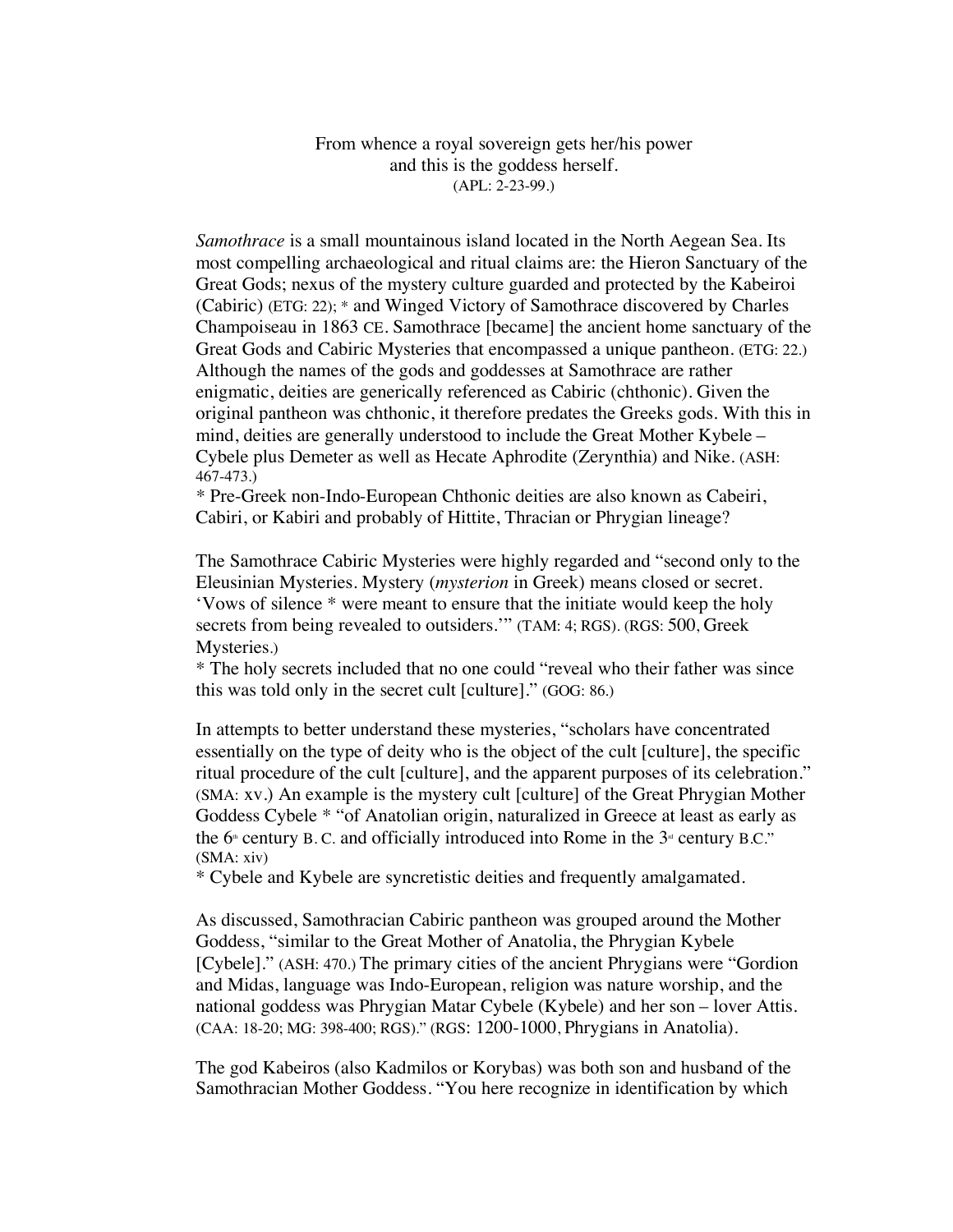the Great Mother is doubly connected with her youngest son: he is both her husband and her child. This relationship between the two is often to be found in tales concerning our mysteries (GOG: 87)." Such relationships/marriages between heiresses – queens – goddesses and sons – fathers – gods are known as Hieros Gamos \* – and – discussed at length in *Re-Genesis* including 'Hera of the Golden Throne' in the *Iliad*. (TLG: 160.) It is the Great Cathedra \*\* Goddess and only she who conceives, gestates, and births new life (OWB: 59). It is she who embodies immortality, and she who bestows deification – kingship: she is the power behind the Throne. (TAB: 93).

\* This designation is illustrated throughout *Re-Genesis* via extensive GSA cathedra goddess images from: Anatolian Alaca Hüyük and Çatal Hüyük, plus Sicily, Egypt, Carthage, Cyprus, Sumer, Spain, Vinca, Greece, Poland, France, Canaan/Israel as well as Italy (inc. the Virgin Mary at St. Peter's Basilica in Rome. (DM: 115-164; SGM: 32; TGG: 32-39; RGS). (RGS: 7100-6300, Cathedra Goddess of the Beasts, Çatal Hüyük.)

\*\* "Cathedra is defined as the official chair or throne of one in a position of prominence" and are referenced as Cathedra goddesses. (RG: 29.) Erich Neumann speaks of the cathedra (seated) deities as the "original form of the enthroned Goddess." (RG: 29; TGM: 98.) (RG: 7100-6300, Cathedra Goddess of the Beasts, Çatal Hüyük.)

Another Phrygian mother goddess on the island of Samothrace, was double goddess (Anieros) and daughter (Axiocersa). During the Roman period, Anieros was a "Demeter-like earth – goddess who had a Persephone – like daughter named Axiocersa." (BGH: 24).

They were doubles of each other: the young earth of the springtime and the mature earth of autumn; the young woman of promise and the fulfilled matron. Their religion was the ancient one of Asia Minor, based on the divinity of the female body, which was seen as a microcosm of the forces of life, growth, death, and rebirth (BGH: 24).

Further Samothracian research:

- Kerenyi, Carl. *The Gods of the Greeks*. 1951. London, England: Thames and Hudson, 1982. (GOG.)
- Lehmann, Karl. "The Mystery Cult of Samothrace: Excavations in 1953." *Archaeology* 7.2 (Jun. 1954): 91-93. (MCS,)
- Scully, Vincent. *The Earth, The Temple, The Gods*. 1962. New Haven, CT: Yale University Press, 1979. (ETG.)
- Welch, Katherine. "A Statute Head of the 'Great Mother' Discovered in Samothrace." *Hesperia: The Journal of the American School of Classical Studies at Athens* 65.4 (Oct. – Dec. 1996): 467-473. (ASH.)

For further Samothracian keywords: New Temple; sacred stones; Propylon's sacred grove; Anaktoron Initiation Hall; Hall of Votive Gifts; and the Great Altar Court.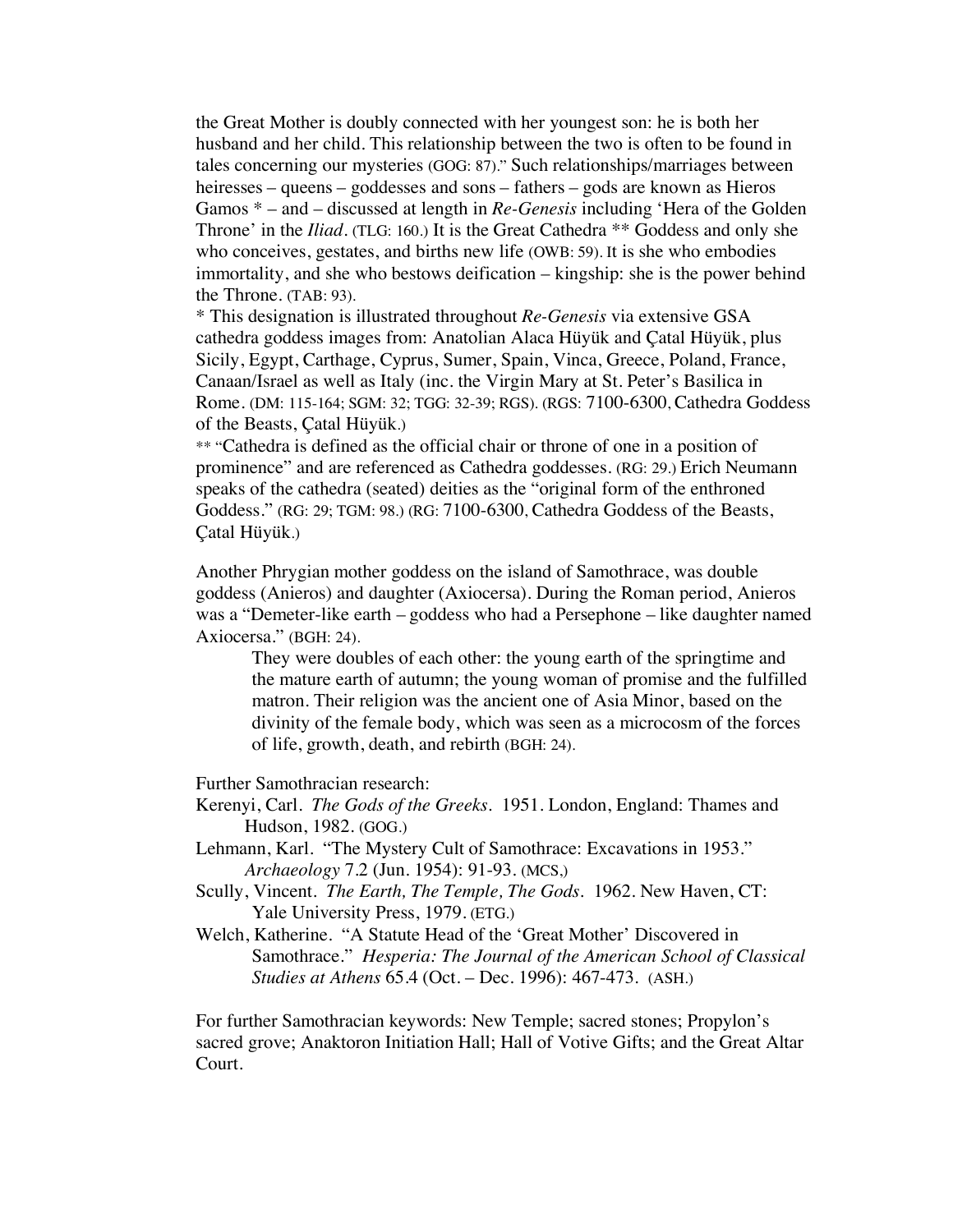In addition to the Propylon's sacred grove at Samothrace, other sacred groves and tree narratives include: Asherah's groves/Asherim Menorah; \* Crete's pillar cults [cultures], the Buddha's Bodi–tree; winter solstice fir tree; Iroko Sacred Tree of the Yoruba tribe in Nigeria; Artemis and her sacred bough tree culture (MMRS: 503-4); Diana's tree sanctuary at Aricia; and the Mamre shrine, adjacent to the Hebron terebinths/oak sacred grove of the chief priestess Sarah, wife (companion/consort?) of Abraham. (Gn 18: 1, 23:17.) (STP: 89-90, 93 and 97.) \* (Further Asherim research: 3000, Earliest Menorah Finds.

Taylor adds that this seven–branch gold menorah lampstand, fashioned on the almond tree, was an antitype of an asherim. (AMST: 51.) The perennial lineage of the Asherim menorah began at least as early as 3000 BCE and continued through the Canaanite and Israelite traditions into the Kabalistic Tree of Life, and remains to this day (TL: 37, Fig. 213). (RGS: 3000, Earliest Menorah Finds).

Further Cybele research: 3500, Anatolia, Arinna and Other Goddesses; 3000- 2000, Anatolia Kubaba and the Hittites; 1400, Cybele and Buyukkale-Bogazkoy, Anatolia; 1184, Hittites and Trojan War; 1050-850, Kubaba and Kubat, Anatolia; 750-650, Cybele and King Midas; 588-587, Cybele's Dedication, Rome; 204, Cybele to Rome. (RGS.) (For CE entries see: 324, St. Peter's Basilica; 432-440, Santa Maria Maggiore; 410, Cybele and Fall of Rome; 1207-1273, Rumi and Mother; and Lyon's Basilica Built Over Cybele's Pagan Temple.) (RG.)

For a recent deconstruction of earlier works on Cybele, see Lynn E. Roller's study, *In Search of God the Mother: The Cult of Anatolian Cybele.* Through the utilization of archaeology, culture monuments, votive offerings, epigraphical, and literary material, Roller analyzes Cybele relative to numerous complex cultures including: Neolithic Çatal Hüyük; Bronze and Early Iron Age; pre and neo-Phrygian Hittite and Urartian; plus later aspects of Pagan and Christian clashes. (SGM: 2-3.)

Roller, Lynn E. *In Search of God the Mother: The Cult of Anatolian Cybele.* Berkeley, CA: University of California Press, 1999. (SGM.)

Further Mother Goddess research on the various translations and interpretations of: Lydian Kybebe; Phrygian Kubeleya/Kybele; plus Syrian Kubaba plus Cybebe/Cybele/Cybelus:

- Akurgal, Ekrem*. Ancient Civilizations and Ruins of Turkey: From Prehistoric Times until the End of the Roman Empire*. Tran. John Whybrow and Mollie Emre. Ankara, Turkey: Turk Tarih Kurumu Basimevi, 1969. (ACRT.)
- Alvar, Jaime. *Romanizing Oriental Gods: Myth, Salvation and Ethics in the Cults of Cybele, Isis and Mithras.* Tran. Richard Gordon. Leiden, Netherlands: E. J. Brill, 2008. (RIOG.)
- Baring, Anne and Jules Cashford. *The Myth of the Goddess: Evolution of an Image.* London, England: Viking, 1991. 391-415. (MG.)
- Bryce, Trevor. *The Kingdom of the Hittites*. Oxford, England: Oxford University Press, 1999. (KH.)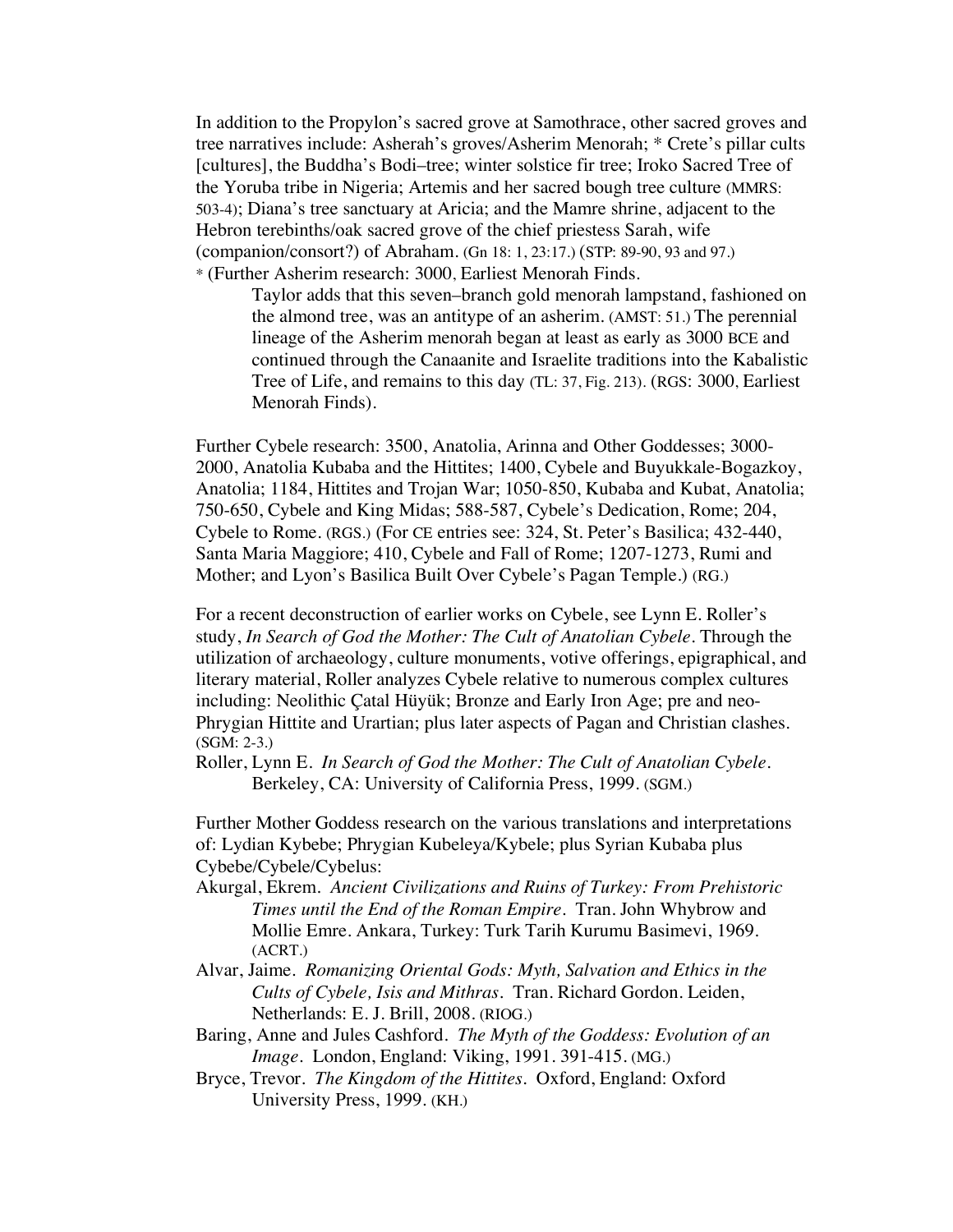- Collins, Billie Jean, Mary R. Bachvarova, and Ian Rutherford. *Anatolian Interfaces: Hittites, Greeks, and Their Neighbours: Proceedings of an International Conference on Cross-Cultural Interaction, September 17-19, 2004, Emory University, Atlanta, GA*. Oxford, England: Oxbow Books, 2008. (AIHG.)
- Diakonoff, I. M. "Women in Old Babylonia not under Patriarchal Authority." *Journal of the Economic and Social History of the Orient 29.3 (Oct.*  1986): 225-238. (WOB.)
- Edgu, Ferit, Ed. *The Anatolian Civilizations I: Prehistoric/Hittite/Early Iron Age*. Istanbul, Turkey: Turkish Ministry of Culture and Tourism, 1983. (ACI.)
- \_\_\_\_\_. *The Anatolian Civilizations II: Greek/Roman/Byzantine*. Trans. Nursin Asgari. Istanbul, Turkey: Turkish Ministry of Culture and Tourism, 1983. (ACII.)

Ergener, Reşit. *Anatolia, Land of Mother Goddess*. Ankara, Turkey: Hittite Publications, 1988. (AL.)

- Finkelberg, Margalit. "Anatolian Languages and Indo-European Migrations to Greece." *The Classical World* 91.1 (Sep.-Oct. 1997): 3-20. (ALI.)
- Hawkins, J. D. "Kubaba at Karkamiš and Elsewhere." *Anatolian Studies* Vol. 31 (1981): 147-176. (KKE.)
- Justus, Carol F. **"**Indo-Europeaization of Myth and Syntax in Anatolian Hittite: Dating of Texts as an Index*." Journal of Indo-European Studies* Vol. 11.1/2 (Spring-Summer 1983): 59-103. (IEMS.)
- Lanciani, Rodolfo Amedeo. *New Tales of Old Rome*. Boston, MA: Houghton, Mifflin and Co., 1901. (NTOR.)
- Munn, Mark. "Kybele as Kubaba in a Lydo-Phrygian Context." Paper presented at the *Cross-Cultural Conference on Hittites, Greeks and Their Neighbors in Central Anatolia.* Emory University, Atlanta, GA: 2004. (KK.)
- \_\_\_\_\_. *The Mother of the Gods, Athens, and the Tyranny of Asia: A Study of Sovereignty in Ancient Religion.* Berkeley, CA: University of California Press, 2006. 120-124. (MGA.)
- \_\_\_\_\_. "Kybele as Kubaba in a Lydo-Phrygian Context." *Anatolian Interfaces: Hittites, Greeks, and Their Neighbours: Proceedings of an International Conference on Cross-Cultural Interaction, September 17-19, 2004, Emory University, Atlanta, GA.* Eds. Billie Jean Collins, Mary R. Bachvarova, and Ian Rutherford. Oxford, England: Oxbow Books, 2008. 159-164. (KKLP.)
- Rein, Mary Jane. *The Cult and Iconography of Lydian Kybele.* Diss. Harvard University, 1993. Ann Arbor, MI: ProQuest/UMI, 1993. (Publication Number: AAT 9412386.) (CILK.)
- Sestieri, Anna Maria Bietti, Maria Costanza Lentini, and Giuseppe Voza. *Guide Archeologiche Preistoria e Protostoria in Italia: Sicilia Orientale Ed Isole Eolie.* Sicily: A. B. A. C. O., 1995. 286-288. (GAPP.)
- Sfameni, Giulia Gasparro. *Soteriology and Mystic Aspects in the Cult of Cybele and Attis.* Leiden, Netherlands: E. J. Brill, 1985. (SMA.)
- Vermaseren, Maarten M. J. *Cybele and Attis: The Myth and the Cult.* Trans. A.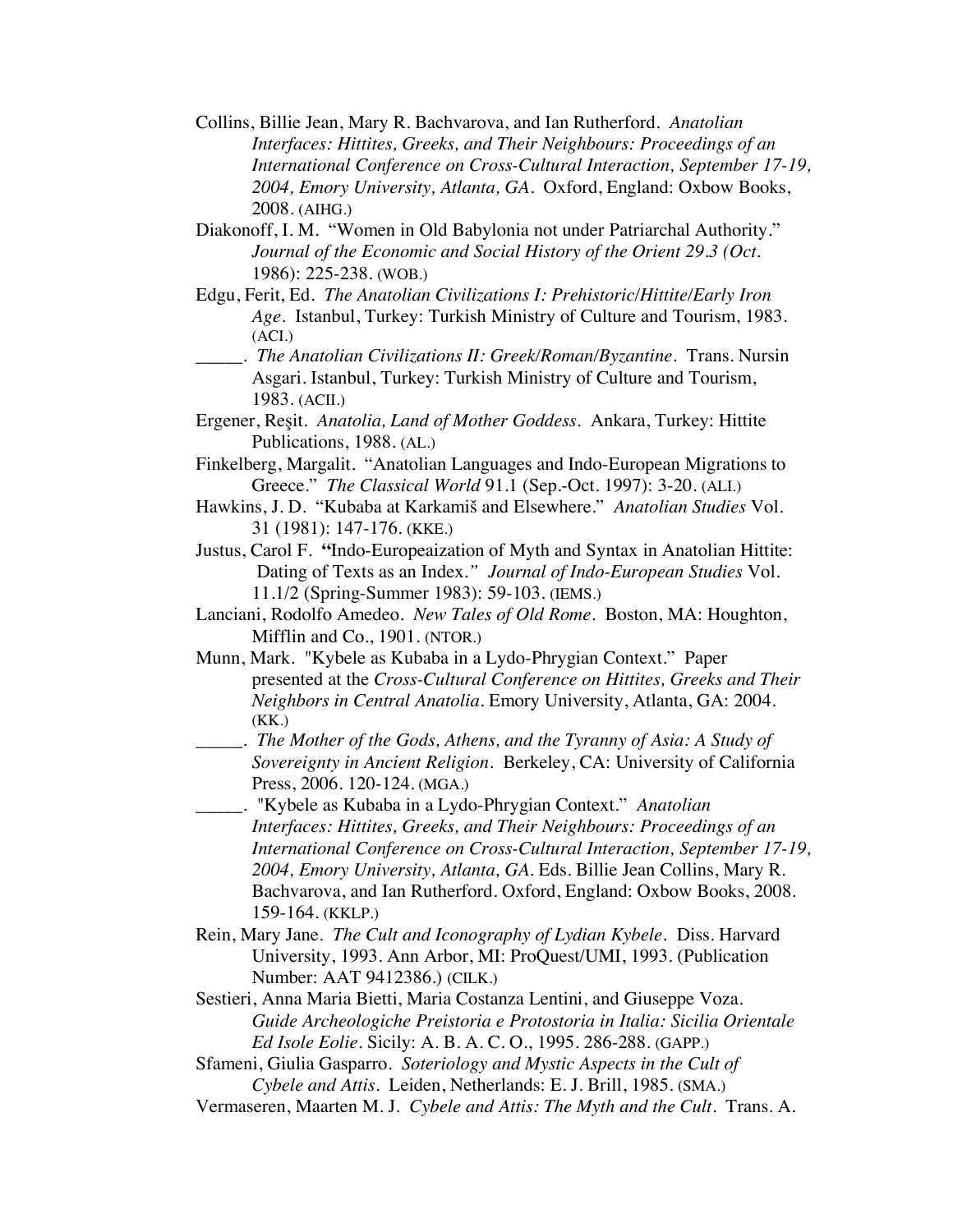M. H. Lemmers. London, England: Thames and Hudson, 1977. (CAA.) Vermaseren, Maarten M. J., and Eugene Lane. *Cybele, Attis, and Related*

*Cults: Essays in Memory of M. J. Vermaseren*. Leiden, Netherlands E. J. Brill, 1996. (CAR.)

Vassileva, Maya. "Further Considerations on the Cult of Kybele." *Anatolian Studies* 51 (2001): 51-63. (FC.)

Further Kubaba/Kybele/Cybele research: 3500, Anatolia, Arinna and Other Goddesses; 3000-2000, Anatolia Kubaba and the Hittites; 1400, Cybele and Buyukkale-Bogazkoy, Anatolia; 1184, Hittites and Trojan War; 1050-850, Kubaba and Kubat, Anatolia; 750-650, Cybele and King Midas; 588-587, Cybele's Dedication, Rome; 204, Cybele to Rome; 200, Greece and Pergamon, Anatolia. (RGS.) (For CE entries see: 37-48, Mary and Pagan Goddesses; 324, St. Peter's Basilica; 432-440, Santa Maria Maggiore; 410, Cybele and Fall of Rome; 1207-1273, Rumi and Mother; and 1870, Lyon's Basilica Built Over Cybele's Pagan Temple.) (RG.)

Further Demeter research: 7000-3500 (1450), Old Europe; 4000, Nile Bird Goddess, Egypt; 2000, Indo-European Tribes; 1100-800, Mediterranean Dark Ages; 630-620, Goddess Kore, Izmir Turkey; 575, Acropolis and Sanctuary of Demeter Malophoros, Selinus Sicily; 528, Agrigento, Sicily; 500, Greek Mysteries; 262-263 Demeter's Priene Temple, Anatolia; and 200, Greece and Pergamon, Anatolia. (RGS.) (Also see RG: 37-48 CE, Mary and Pagan Goddesses.)

Further underworld/labyrinthine descent (Greek, *katabasis)* research: 30,000 Labyrinths, Spirals, and Meanders; 4000, Sumer, Mesopotamia and Mythologems; 1750, Hammurabian Dynasty, Babylon, Ishtar, and Inanna; 1750, Ishtar; 630-620, Goddess Kore, Izmir Turkey; 528, Agrigento, Sicily; 500, Greek Mysteries; and 200, Greece and Pergamon, Anatolia. \* (RGS.)

\* For the matrix of descent and re–turned deities see RG: 37-48 CE, Mary and Pagan Goddesses.

(Further research on the Pergamon mystery rites is pending, including the nearby Myrina temple affiliated with early Amazons of possibly Scythian origins from Colchis.)

Keyword suggestions for further research about possible cities founded by Amazons, include: Smyrna (Izmir); Ephesus; Cyme (Side); Gryneium; Prjene (Priene); Pitane (Western Anatolia); Troy; Samothrace; plus Pergamum **(**Pergamon).

Further research on Demeter – Persephone/Kore mystery sites, rites, and rituals: Agha-Jaffar, Tamara. *Demeter and Persephone: Lessons from a Myth*. Jefferson, NC: McFarland, 2002. (DPL.)

- Benko, Stephen. *The Virgin Goddess: Studies in the Pagan and Christian Roots of Mariology*. Leiden, Netherlands: E. J. Brill, 1993. 174-175. (TVG.)
- Bernal, Martin. *Black Athena: The Afroasiatic Roots of Classical*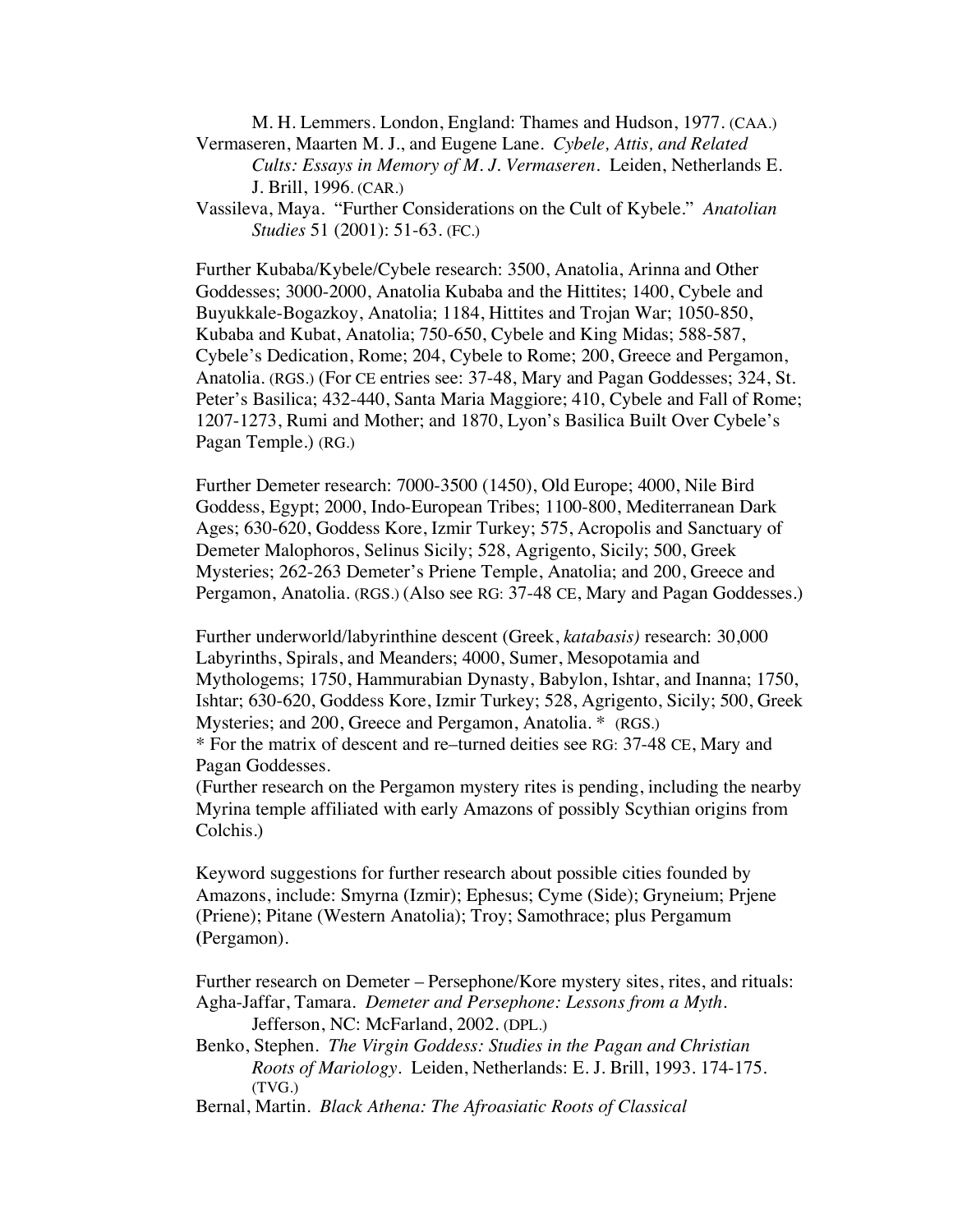*Civilization*. London, England: Free Association Books, 1987. 69-73. (BA.)

- Burkert, Walter. *Ancient Mystery Cults.* Cambridge, MA: Harvard University Press, 1987. (AMC.)
- Cichon, Joan. "Demeter and the Eleusinian Mysteries: Ancient Origins and Modern Impact." *Myths Shattered and Restored*. Ed. Marion Dumont and Gayatri Devi. USA: Women and Myth Press: 2016. 218-262. (DEM.)
- Coldstream, J. N. *Deities in Aegean Art: Before and after the Dark Age*. Bedford College, Bedford, England: University of London, 1977. (DIAA.)
- Connelly, Joan Breton. *Portrait of a Priestess: Women and Ritual in Ancient Greece.* Princeton, NJ: Princeton University Press, 2007. (PP.)
- Curran, L. C. "Rape and Rape Victims in the Metamorphoses." *Arethusa* 11.1-2 (1978): 213-241. (RPV.)
- D'Alviella, Count Goblet. *The Migration of Symbols.* 1894. New York, NY: New York University Press, 1956. (TMS.)
- \_\_\_\_\_. *The Mysteries of Eleusis: The Secret Rites and Rituals of the Classical and Greek Mystery Tradition.* London, England: Aquarian Press, 1981. (MOE.)
- Gadon, Elinor W. *The Once & Future Goddess: A Symbol of Our Time.* San *Time.* San Francisco, CA: Harper & Row, 1989. 154-157. (OFG.)
- Gimbutas, Marija Alseikaite. *The Living Goddesses*. Supplemented and Ed. by Miriam Robbins Dexter. Berkeley, CA: University of California Press, 1999. Proof copy. (TLG.)
- Godwin, Joscelyn. *Mystery Religions in the Ancient World*. London, England: Harper & Row, 1981. (MRAW.)
- Harrison, Jane Ellen. *Prolegomena to the Study of Greek Religion*. 1962. London, England: Merlin Press, 1980. 271-278. (PSGR.)
- Hinds, Stephen. *The Metamorphosis of Persephone: Ovid and the Self-Conscious Muse*. Cambridge [Cambridgeshire], England: Cambridge University Press, 1987. (MOP.)
- Lash, John Lamb. *Not in His Image: Gnostic Vision, Sacred Ecology, and the Future of Belief.* White River, VT: Chelsea Green Publishing, 2006. (NHI.)
- Lincoln, Bruce. "The Rape of Persephone: A Greek Scenario of Women's Initiation." *The Harvard Theological Review* 72.3/4 (Jul.-Oct. 1979): 223-235. (TRP.)
- \_\_\_\_\_. *Emerging from the Chrysalis: Studies in Rituals of Women's Initiation.* Cambridge, MA: Harvard University Press, 1981. (EFTC.)
- Lubell, Winifred Milius. "Temples of the Great Goddess." *Heresies: A Feminist Publication on Art and Politics.* (Revised Edition). 2.1, Issue 5 (1982): 32-39. (TGG.)
- Meyer, Marvin W., Ed. *The Ancient Mysteries, A Sourcebook; Sacred Texts of Sacred Texts of the Mystery Religions of the Ancient Mediterranean World*. San Francisco, CA: Harper & Row, 1987. (TAM.)
- Morley, Iain. "Time, Cycles and Ritual Behaviour." Barrowclough, David A. and Caroline Malone, Eds. *Cult in Context: Reconsidering Ritual in*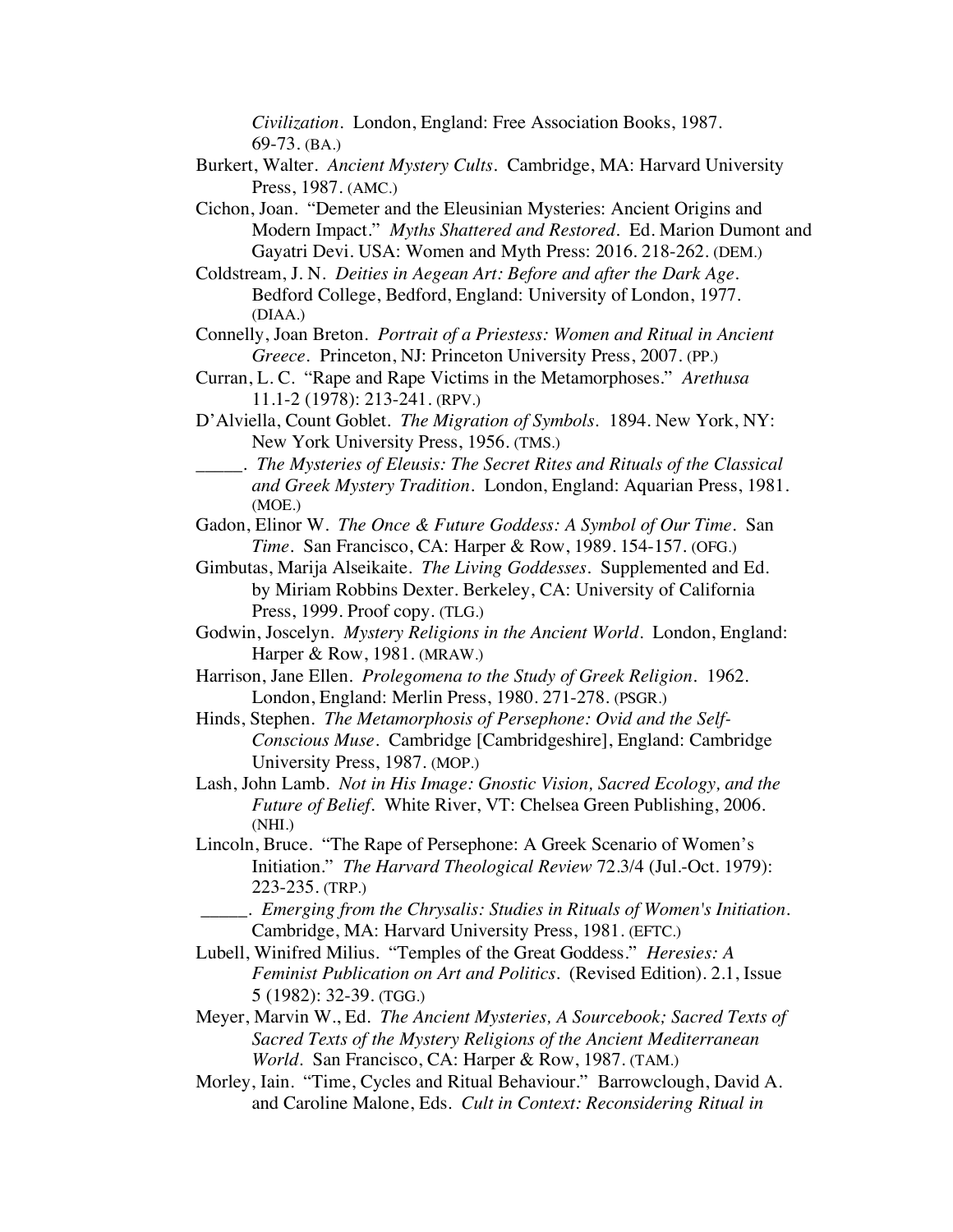*Archaeology.* Oxford, England: Oxford Books, 2007. (TCR.)

- Malone, Eds. *Cult in Context: Reconsidering Ritual in Archaeology.* Oxford England: Oxford Books, 2007. ((TCR.)
- Noble, Vicki. *The Double Goddess: Women Sharing Power*. Rochester, VT: Bear and Co., 2003. (DG.)

Poruciuc, Adrian, et al. *Prehistoric Roots of Romanian and Southeast European Traditions*. Eds. Marler, Joan, and Miriam R. Dexter. Sebastopol, CA: Institute of Archaeomythology, 2010. 51-61. (PRR.)

Richlin, Amy. "Reading Ovid's Rapes." *Arguments with Silence: Writing the History of Roman Women*. Ann Arbor, MI: The University of Michigan Press, 2014. 158-179. (ROR.)

- Scully, Vincent. *The Earth, The Temple, The Gods*. 1962. New Haven, CT: Yale University Press, 1979. (ETG.)
- Willetts, R. F. *Cretan Cults and Festivals*. New York, NY: Barnes and Noble, 1962. (WCC.)

For contemporary considerations of mystery rites and rituals:

Barrowclough, David A. and Caroline Malone, Eds. "Cult in Context: Reconsidering Ritual in Archaeology." Oxford, England: Oxford Books, 2007. (CIC.)

- Bittarello, Maria Beatrice. **"**Re-crafting the Past: The Complex Relationship between Myth and Ritual in the Contemporary Pagan Reshaping of Eleusis." *The Pomegranate* 10.2 (2008): 230-255. (RC.)
- Budapest, Zsuzsanna Emese. *The Holy Book of Women's Mysteries*. Berkeley, CA: Wingbow Press, 1990. (HBW.)
- Christ, Carol P. "Why Women Need the Goddess: Phenomenological, Psychological, and Political Reflections." *Womanspirit Rising: A Feminist Reader in Religion*. Eds. Carol P. Christ, and Judith Plaskow. San Francisco, CA: Harper & Row, 1979. 71-86. (WWN.)
- Cruikshank, Margaret. *Learning to Be Old: Gender, Culture, and Aging.* New York: Rowman and Littlefield, 2003. (LBO.)
- Davis, Elizabeth and Carol Leonard. *The Women's Wheel of Life: Thirteen Archetypes of Woman at Her Fullest Power.* New York, NY: Viking, 1996. (WWL.)
- Dexter, Miriam Robbins and Vicky Noble, Eds. *Foremothers of the Women's Spirituality Movement: Elders and Visionaries*. Amherst, NY: Teneo Press, 2015. (FFW.)
- Douglas, Claire. *Woman in the Mirror: Analytical Psychology and the Feminine.* Boston, MA: Sigo Press, 1990. (WITM.)
- English, Deirdre. "The Mother of Us All." *San Francisco Magazine*, 7 Nov. 1999. 8-24. (MOU.)
- Franks, Melissa M., et al. "Educational Attainment and Self-Making in Later Life." *The Self and Society in Aging Processes*. Eds. Carol D. Ryff, and Victor W. Marshall. New York, NY: Springer, 1999. 223-246. (EA.)
- Gadon, Elinor W. *The Once & Future Goddess: A Symbol of Our Time.* San *Time.* San Francisco, CA: Harper & Row, 1989. 154-157. (OFG.)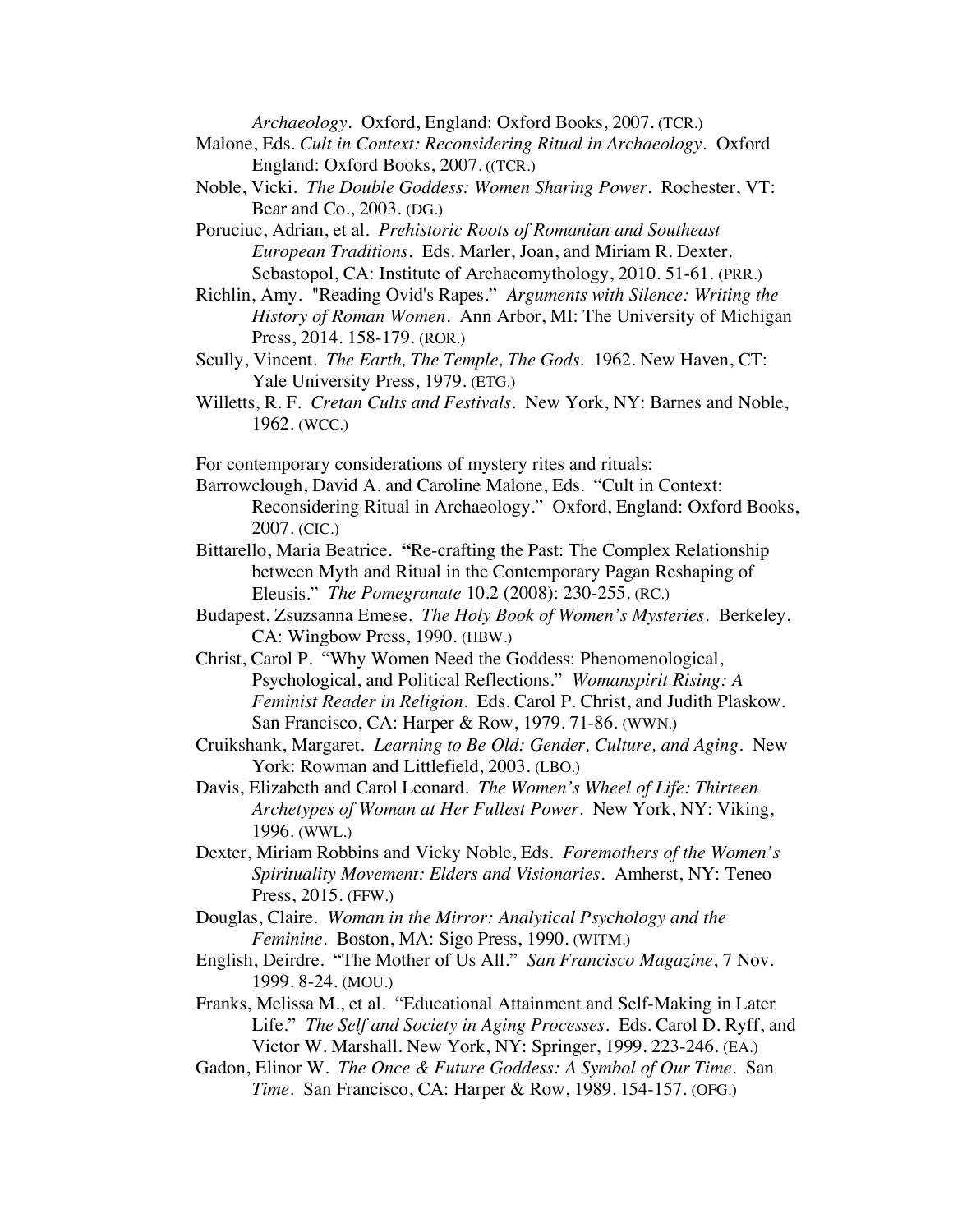- Gullette, Margaret Morganroth. *Aged by Culture*. Chicago, IL: University of Chicago Press, 2004. (ABC.)
- Lincoln, Bruce. *Emerging from the Chrysalis: Studies in Rituals of Women's Initiation.* Cambridge, MA: Harvard University Press, 1981. (EFTC.)
- Livingstone, Glenys D. *The Female Metaphor Virgin, Mother, Crone of the Dynamic Cosmological Unfolding: Her Embodiment in Seasonal Ritual as a Catalyst for Personal and Cultural Change*. Thesis (Ph.D.) University of Western Sydney, 2002. (TFM.)
	- \_\_\_\_\_. *PaGaian Cosmology: Re-inventing Earth-Based Goddess Religion*. New York, NY: iUniverse, 2005. (PGS.)
- Rich, Adrienne. *Of Woman Born: Motherhood as Experience and Institution*. New York, NY: W. W. Norton & Company, 1986. (OWB.)
- Rubin, Lillian B. *Women of a Certain Age: The Midlife Search for Self*. New York, NY: Harper and Row, 1990. (WCA.)
	- \_\_\_\_\_. *Tangled Lives: Daughters, Mothers, and the Crucible*. Boston, MA: Beacon, 2000. (TLD.)
- Thompson, William Irving. *Gaia 2: Emergence: the New Science of Becoming.* Hudson, NY: Lindisfarne Press, 1991. (GEN.)
- \_\_\_\_\_. *Coming into Being: Artifacts and Texts in the Evolution of*
- *Consciousness*. New York, NY: St. Martin's Press, 1996. (CIB.)
- Wall, Steve. *Wisdom's Daughters: Conversations with Women Elders of Native America.* San Francisco, CA: HarperCollins, 1993. (WDC.)
- Washbourn, Penelope. *Becoming Woman: The Quest for Wholeness in Female Experience*. San Francisco, CA: Harper & Row, 1979. (BW.)
- Wasson, R. G., Albert Hofmann, and Carl A. P. Ruck. *The Road to Eleusis: Unveiling the Secret of the Mysteries*. New York, NY: Harcourt, Brace, Jovanovich, 1978. (RTE.)
- Wehr, Demaris S. *Jung and Feminism: Liberating Archetypes*. Boston, MA: Beacon Press, 1987. (JAF.)
- Woodman, Marion. "Chrysalis: Am I Really?" *The Pregnant Virgin: A Process of Psychological Transformation.* Toronto, Canada: Inner City Books, 1985. 13-32. (CAIR.)
- Woodward, Kathleen M. *Figuring Age: Women, Bodies, Generations (Theories of Contemporary Culture).* Bloomington, IN: Indiana University Press, 1999. (FAW.)
- Woolf, Virginia. *A Room of One's Own*. New York, NY: Fountain Press, 1929. (ROO.)

Contemporary information on earth-inclusive paradigms that complement Gaian natality and 'being-toward-life' (GAN: 127):

- Aldridge, Jerry, and Lois M. F. Christensen. *Stealing from the Mother: The Marginalization of Women in Education and Psychology from 1900-2010*. Charlotte, NC: Baker and Taylor, 2013. (SFM.)
- Atwood, Margaret. *The Handmaid's Tale*. Oxford, England: Heinemann Educational Publishers/Heinemann New Windmills, 1985. (HMT.)
- Barrett, Ruth. *Women's Rites, Women's Mysteries: Intuitive Ritual Creation*.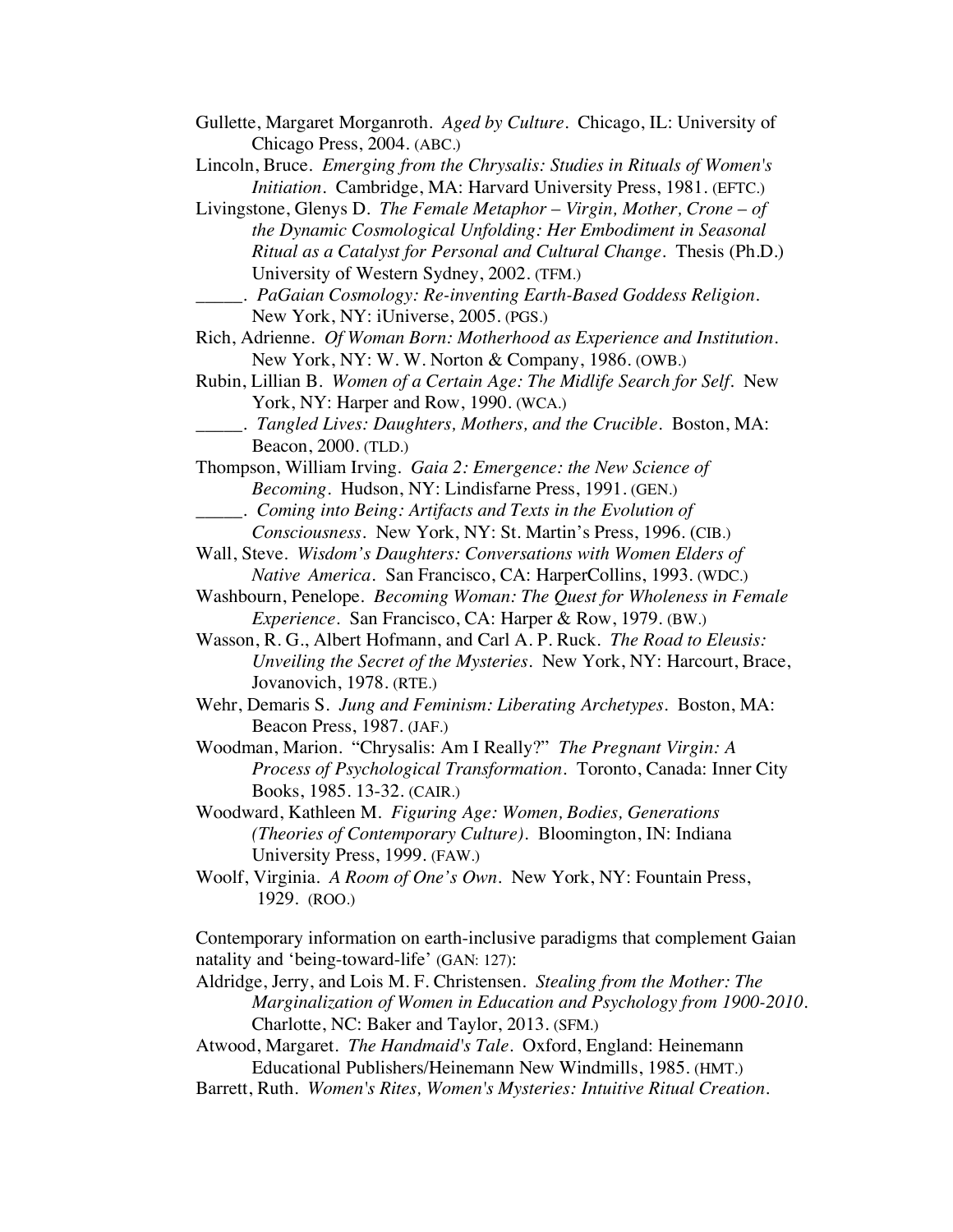Woodbury, MN: Llewellyn Publications, 2007. (WRW.)

Berkes, Fikret. *Sacred Ecology*. New York, NY: Routledge, 2008. (SAE.)

- Berry, Thomas. *The Dream of the Earth*. San Francisco: CA Sierra Club Books, 1988. (DOTE.)
- \_\_\_\_\_. "Befriending the Earth: A Theology of Reconciliation Between Humans and the Earth." Mystic, CN: Twenty-Third Publications, 1991. (BTE.)
- Buzzell, Linda, and Craig Chalquist. *Ecotherapy: Healing with Nature in Mind.* San Francisco, CA: Sierra Club Books, 2009. (EHL.)
- Cadman, David. "The Wheel of Life." *Resurgence*. Issue 170 (May-Jun. 1995): 39. (TWL.)
- Capra, Fritjof. *The Tao of Physics*. Bungay, Suffolk, England: Fontana, 1981. (TTP.)
	- \_\_\_\_\_. *The Turning Point; Science, Society and the Rising Culture*. London, England: Wildwood House, 1982. (TTP2.)
- \_\_\_\_\_. *The Web of Life: A New Understanding of Living Systems*. New York, NY: Anchor, 1996. (WOL.)
	- \_\_\_\_\_. "The Web of Life." *Resurgence* 178 (Sept.-Oct. 1996): 24-29. (WOL2.)
- Caron, Charlotte. *Shifting Horizons: A Study in Feminist Ritual Thealogy*. Diss. The Union Institute, 1991. Ann Arbor, MI: ProQuest/UMI, 1991. Publication No. 9214036.) (SHS.) (Includes Saskatchewan Christian Feminist Network.)
- \_\_\_\_\_. To Make and Make Again: Feminist Ritual Thealogy. New York, NY: Crossroad, 1993. (MMA.)
- Carson, Rachel, Lois Darling, and Louis Darling. *Silent Spring.* Boston, MA: Houghton Mifflin, 1962. (SIP.)
- Clifford, Anne M. "Feminist Perspectives on Science: Implications for an Ecological Theology of Creation." *Journal of Feminist Studies in Religion* 8.2 (Fall 1992): 65-90. (PSI.)
- Davis, Elizabeth and Carol Leonard. *The Women's Wheel of Life: Thirteen Archetypes of Woman at Her Fullest Power.* New York, NY: Viking, 1996. (WWL.)
- de Jonge, Eccy. *Spinoza and Deep Ecology: Challenging Traditional Approaches to Environmentalism.* Burlington, VT: Ashgate, 2003. (SAD.)
- Emerson, Ralph Waldo and Jaroslav Pelikan. *Nature*. Boston, MA: Beacon Press, 1985. (NAT.)
- Fiorenza, Elisabeth Schussler. *In Memory of Her: A Feminist Theological Reconstruction of Christian Origins*. London, England: SCM Press, 1983. (IMOH.)
- Fox, Warwick. *Toward a Transpersonal Ecology: Developing New Foundations For Environmentalism*. Boston, MA: Shambhala, 1990. (TTE.)
- Fuller, Robert C. *Spiritual, But Not Religious: Understanding Unchurched America*. New York, NY: Oxford University Press, 2001. Internet resource. (SNR.)
- Gheorghiu, Dragos. *Archaeology Experiences Spirituality?* Cambridge, England: Cambridge Scholars, 2011. (AES)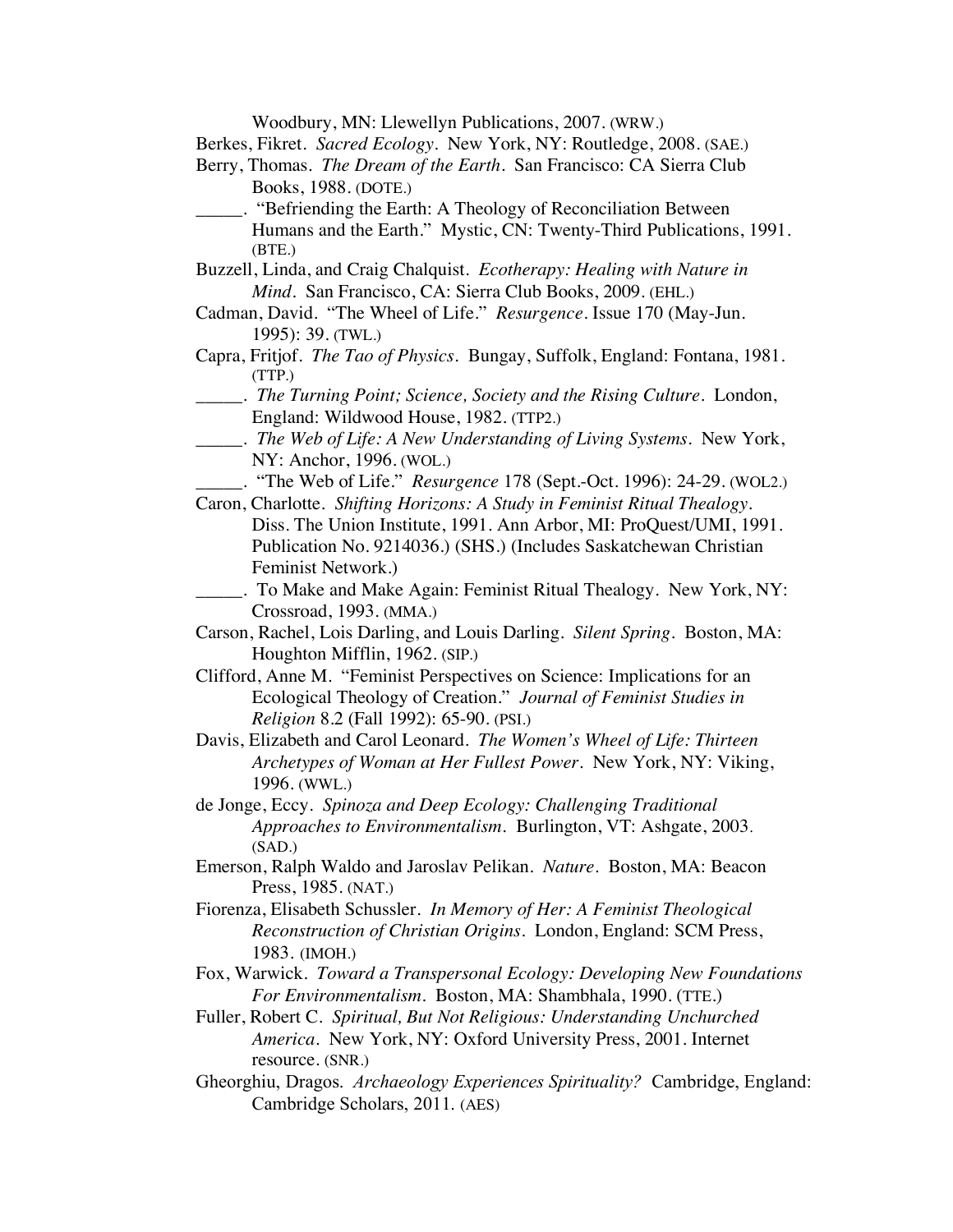- Gilroy, Daniel A. G. "The Genesis and Ecology Debate." Memorial University of Newfoundland (Canada), 2001. Ann Arbor, MI, *ProQuest.* Web. 25 Feb. 2015. (GAE.)
- Goodison, Lucy. *Moving Heaven and Earth: Sexuality, Spirituality and Social Change*. Aylesbury, Bucks, England: The Women's Press, 1990. (MHE.)
- Griffin, Susan. *Woman and Nature: The Roaring Inside Her*. New York, NY: Harper and Collins, 1978. (WAN.)
- Harman, Willis W. "Toward a Science of Wholeness." Harman, Willis W., and Jane Clark, Eds. *New Metaphysical Foundations of Modern Science.* Sausalito, CA: Institute of Noetic Sciences, 1994. 375-395. (MNF.)
- Hartshorne, Charles. *The Divine Relativity: A Social Conception of God*. The Terry Lectures. New Haven, CN: Yale Univ. Press, 1948. (DR.)
- Hibbard, Whit. "Ecology A Review." *The Trumpet* 19:2 (2003). 23-58. (EAR.)
- Jantsch, Erich. The Self-Organizing Universe: Scientific and Human Implications of the Emerging Paradigm of Evolution. Oxford, England: Pergamon Press, 1980. (SOU.)
- Joan, Eahr Amelia. "Ochre's Living Lineage: The Gyne-Morphic Bloodline of Spirituality." Publication 2018. (OLL.)
- *Journey of the Universe*. Northcutt, Patsy, David Kennard, Brian Swimme, Mary E. Tucker, and John Grim. California: Northcutt Productions, (U.S.), et al. 1 Videodisc (65 min.) KQED Home Video, 2011. (JOU.)
- LaChapelle, Dolores. *Sacred Land, Sacred Sex: Rapture of the Deep: Concerning Deep Ecology and Celebrating Life*. Durango, CO: Kivakí Press, 1988. (SLS.)
- Lash, John Lamb. *Not in His Image: Gnostic Vision, Sacred Ecology, and the Future of Belief.* White River, VT: Chelsea Green Publishing, 2006. (NHI.)
- Livingstone, Glenys D. *The Female Metaphor Virgin, Mother, Crone of the Dynamic Cosmological Unfolding: Her Embodiment in Seasonal Ritual as a Catalyst for Personal and Cultural Change*. Thesis (Ph.D.) University of Western Sydney, 2002. (TFM.)
- \_\_\_\_\_. *PaGaian Cosmology: Re-inventing Earth-Based Goddess Religion.* New York, NY: iUniverse, 2005. (TFM.)
- Lovelock, James. *Gaia: A New Look at Life on Earth*. Oxford, England: Oxford University Press, 1987. (GN.)
	- \_\_\_\_\_. *Healing Gaia: Practical Medicine for the Planet*. New York, NY: Harmony Books, 1991. (HGP)
- MacCormack, Carol P., and Marilyn Strathern. *Nature, Culture, and Gender*. Cambridge, England: Cambridge University Press, 1998. (NCG.)
- Macy, Joanna. *World as Lover, World as Self*. Berkeley, CA: Parallax Press, 1991. (WLW.)

Mann, Barbara Alice. *Daughters of Mother Earth: The Wisdom of Native American Women.* Westport, CN: Praeger, 2006. (DOM.)

Margulis, Lynn. *Symbiosis in Cell Evolution: Microbial Communities in*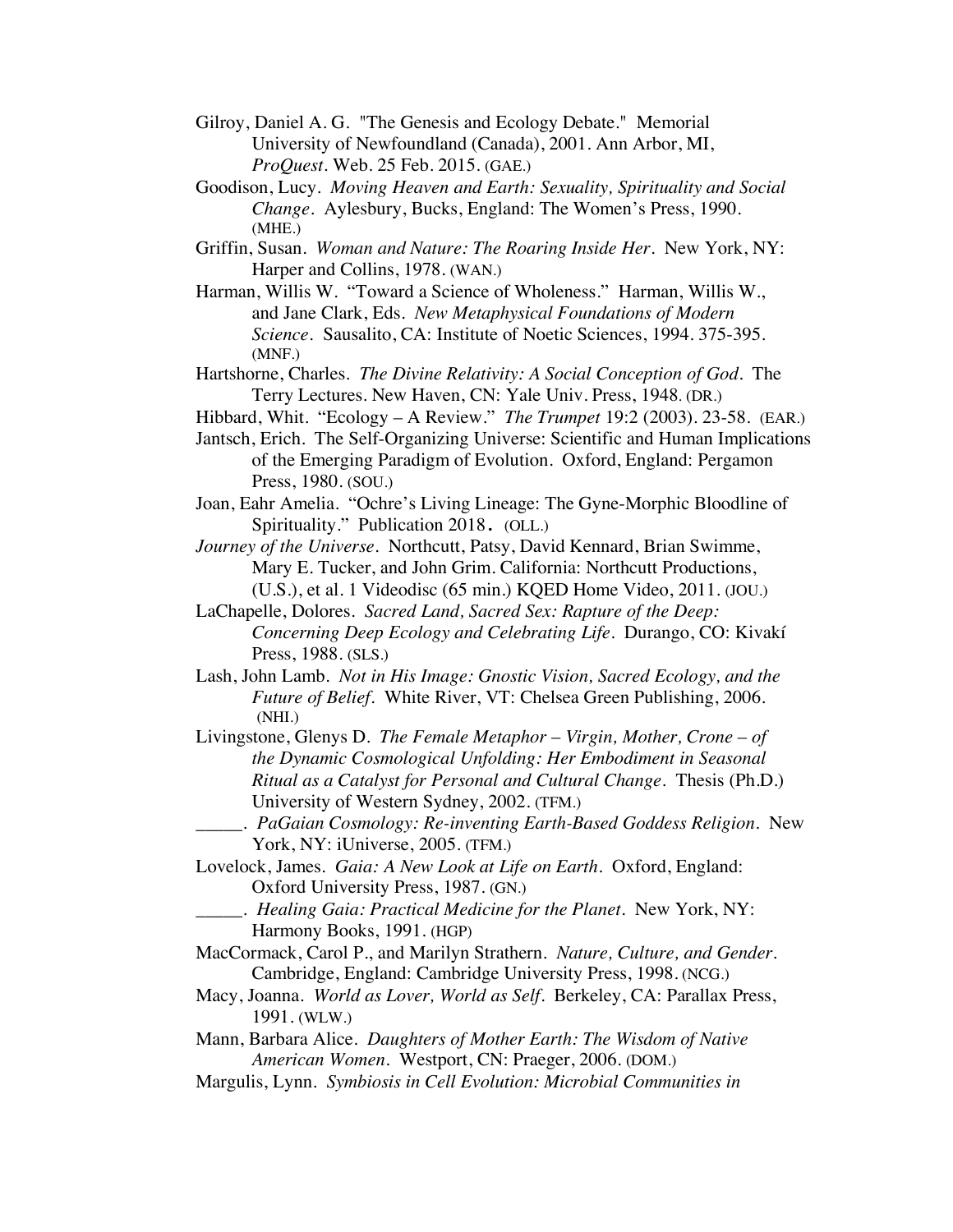*The Archean and Proterozoic Eons*. New York, NY: Freeman 1993. (SCE.)

- McGaa, Ed. *Mother Earth Spirituality: Native American Paths to Healing Ourselves and Our World.* 1st ed. San Francisco, CA:
- Merchant, Carolyn. *The Death of Nature.* New York, NY: Harper and Row, 1980. (DON.)
- Metzner, Ralph. *The Well of Remembrance: Rediscovering the Earth Wisdom.* Boston, MA: Shambhala, 1994. (WOR.)
- Naess, Arne. "The Shallow and the Deep, Long-Range Ecology Movement: A Summary." *Inquiry: An Interdisciplinary Journal of Philosophy* 16. 1-4 (1973): 95-100. (SDL.)
- Naess, Arne, and David Rothenberg*. Ecology, Community, and Lifestyle: Outline of an Ecosophy*. Cambridge: Cambridge University Press, 1989. (ECL.)
- Næss, Arne, Dekke Eide, et al. *Deep Ecology of Wisdom: Explorations In Unities of Nature and Cultures, Selected Papers.* Dordrecht, Netherlands: Springer, 2005. (DEW.)
- Nash, Roderick. *The Rights of Nature: A History of Environmental Ethics*. Madison, WI: University of Wisconsin Press, 1989. (RON.)
- Ochshorn, Judith. *Female Experience and the Nature of the Divine*. Bloomington: Indiana University Press, 1981. (FE.)
- Plant, Judith, Ed. *Healing the Wounds: The Promise of Ecofeminism*. Philadelphia, PA: New Society Publishers, 1989. (HW.)
- Plumwood, Val. *Environmental Culture: The Ecological Crisis of Reason*. Environmental Philosophies Series. London Series. London, England: Routledge, 2002. (ECE.)
- Raphael, Melissa. *Thealogy and Embodiment: The Post-Patriarchal Reconstruction of Female Sacrality*. Sheffield, England: Sheffield Academic Press Ltd., 1996. (TEPP.)
- Reid-Bowen, Paul. *Goddess as Nature: Towards a Philosophical Thealogy.* Burlington, VT: Ashgate Publishing Co., 2007. 51, 95, 127-8. (GAN.)
- Roszak, Theodore. *The Voice of the Earth*. New York, NY: Simon & Schuster, 1992. (VOE.)
- Roszak, Theodore, Mary E. Gomes, and Allen D. Kanner. *Ecopsychology: Restoring the Earth, Healing the Mind*. San Francisco, CA: Sierra Club Books, 1995. (ERT.)
- Sahtouris, Elisabet. *Gaia: The Human Journey from Chaos to Cosmos*. New York, NY: Pocket Books, 1989. (GH.)
	- \_\_\_\_\_. *Earthdance: Living Systems in Evolution*. San Jose, CA: University Press, 2004. (ELS.)
- Sells, Angela M. *Sabina Spielrein: The Woman and the Myth*. Charlotte, NC: Baker and Taylor Coutts, 2017. (SST.)
- Sessions, George. *Deep Ecology for the Twenty-First Century*. Boston, MA: Shambhala, 1994. (DET.)
- Sheldrake, Rupert. *The Rebirth of Nature: The Greening of Science and God*. New York, NY: Bantam Books, 1991. (TRN.)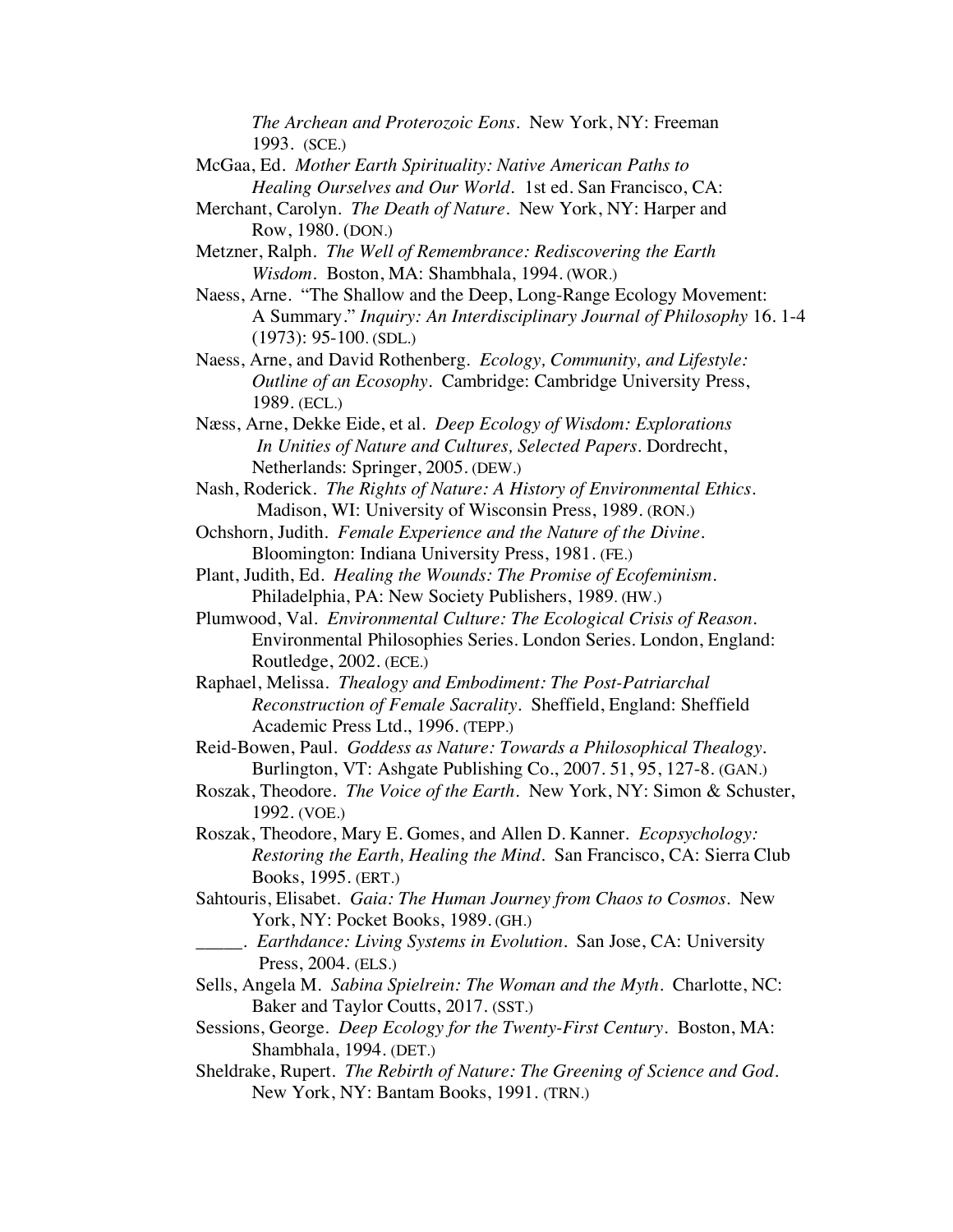- Snell, Tristan L., Janette G. Simmonds, and R. Scott Webster. "Spirituality in the Work of Theodore Roszak: Implications for Contemporary Ecopsychology." *Ecopsychology*. 3.2 (Jun. 2011): 105-113. (SIW.)
- Spretnak, Charlene. "Radical Nonduality to Ecofeminist Philosophy." *Ecofeminism: Women, Culture, and Nature*. Eds. Warren, Karen, and Nisvan Erkal. Bloomington, IN: Indiana University Press, 1997. (RNR.)
- \_\_\_\_\_. *Relational Reality: New Directions of Interrelatedness That Are Transforming the Modern World*. Topsham, ME: Green Horizon Books, 2011. (RRD.)
- Starhawk. *The Spiral Dance: A Rebirth of the Ancient Religion of the Great Goddess.* San Francisco, CA: Harper and Row, 1979. (TSD.)
- \_\_\_\_\_. *The Earth Path: Grounding Our Spirits in the Rhythm of Nature*. San Francisco, CA: HarperSanFrancisco, 2004. (TEP.)
- Stone, Merlin. *When God Was a Woman*. New York, NY: Harcourt Brace Javanovich, 1978. (GW.)
- Swimme, Brian. *The Hidden Heart of the Cosmos: Humanity and the New Story*. Maryknoll, NY: Orbis Books, 1996. (HHTC.)
- Thompson, William Irving. *Gaia 2: Emergence: The New Science of Becoming.* Hudson, NY: Lindisfarne Press, 1991. (GEN.)
- Turney, Jon. *Lovelock and Gaia: Signs of Life.* New York, NY Columbia University Press, 2003. (LGS.)
- Wagner, Sally Marie Roesch. *That Word Is Liberty: A Biography of Matilda Joslyn Gage*. Diss. University of California, Santa Cruz, Proquest/UMI, 1978. (Publication No. 302912010). (WIL.)
- Wagner, Sally R. *The Untold Story of the Iroquois Influence on Early Feminists: Essays*.Aberdeen SD: Sky Carrier Press, 1996. (US.)
- Wagner, Sally. *Sisters in Spirit: The Iroquois Influence on Early American Feminists*. Summertown, TN: Native Voices, 2001. (SIS.)
- Wall, Steve. *Wisdom's Daughters: Conversations with Women Elders of Native America.* San Francisco, CA: HarperCollins, 1993. (WDS.)
- Warren, Karen. *Ecofeminist Philosophy: A Western Perspective on What It Is and Why It Matters*. Studies in social, political, and legal philosophy. Lanham, MD: Rowman and Littlefield, 2000. (EPW.)
- White, Lynn Jr. "The Historical Roots of Our Ecologic Crisis." *Science* 155. 3767 (Mar. 10, 1967): 1203-1207. (HRE.)
- Whitehead, Alfred North. *Process and Reality, An Essay in Cosmology.* New York, NY: Harper & Row, 1960. (Cited in Christ, *Feminist Theology*.) (PAR.)
- Zimmer, Hienrich. "The Indian World Mother." *The Mystic Vision; Papers From the Eranos Yearbooks.* Ed. Joseph Campbell. The Bollingen Series, 30:6. London, England: Routledge and Kegan Paul, 1969. (IWM.)

Contemporary considerations on Women, Selves and Aging:

- Bird, Caroline. *Lives of Our Own: Secrets of Salty Old Women*. New York, NY: Houghton Miffin: 1995. (LOO.)
- Browne, Colette. *Women, Feminism, and Aging.* New York, NY: Springer, 1998. (WFA.)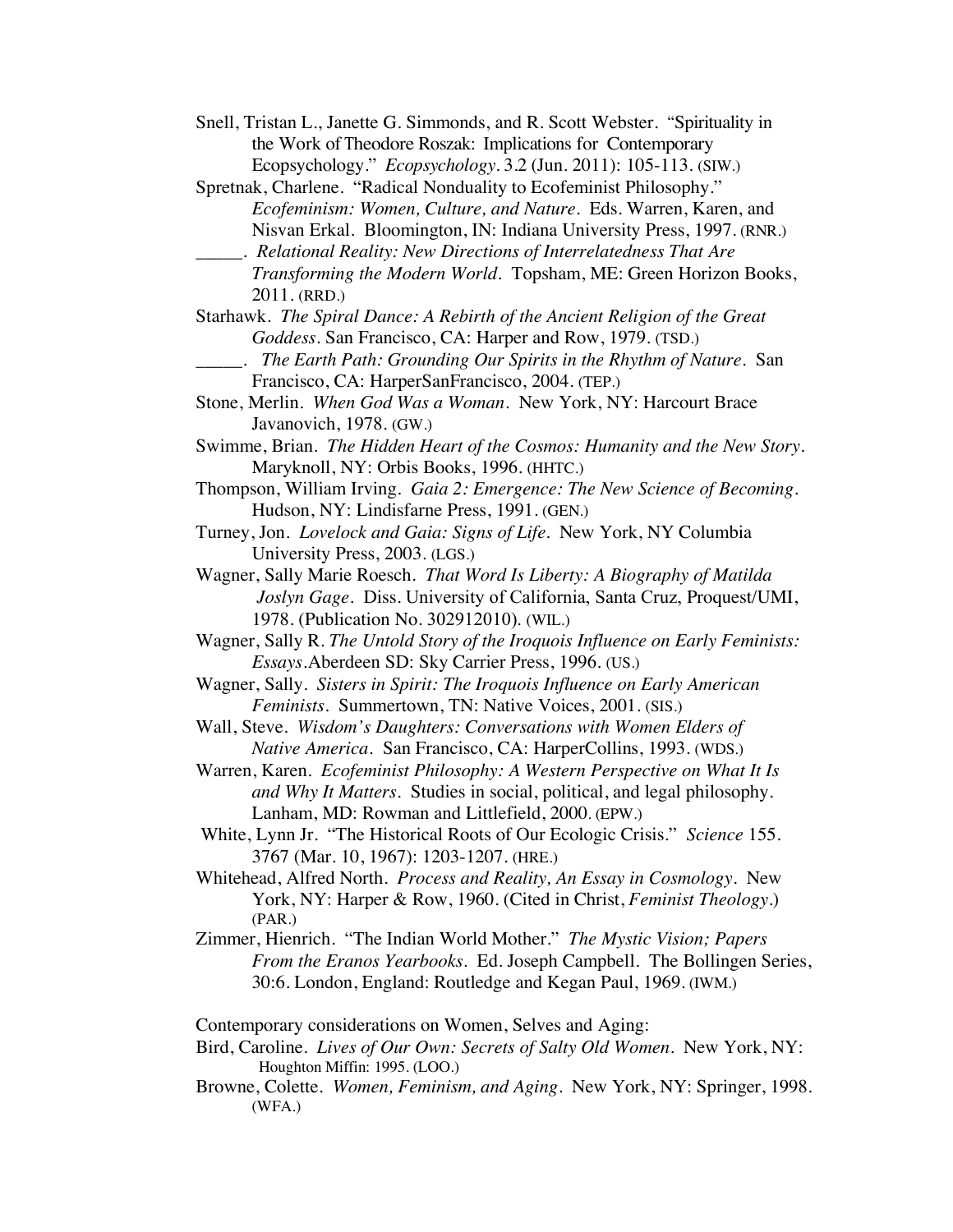- Chan, Janis Fisher. *Inventing Ourselves Again: Women Face Middle Age.* Portland, OR: Sibyl Publications, 1996. (IOA.)
- Cole, Susan G. *Landscapes, Gender, and Ritual Space: The Ancient Greek Experience*. Berkeley, CA: University of California Press, 2004. (LGR.)
- Cole, Thomas R., et. al. *Handbook of the Humanities and Aging.* ( $2^{\omega}$  edition.) New York, NY: Springer, 2000. (HOT.)
- Cruikshank, Margaret. *Learning to Be Old: Gender, Culture, and Aging.* New York, NY: Rowman and Littlefield, 2003. (LBO.)
- Davis, Elizabeth and Carol Leonard. *The Women's Wheel of Life: Thirteen Archetypes of Woman at Her Fullest Power.* New York, NY: Viking, 1996. (WWL.)
- Franks, Melissa M., et al. "Educational Attainment and Self-Making in Later Life." *The Self and Society In Aging Processes.* Eds. Carol D. Ryff, and Victor W. Marshall. New York, NY: Springer, 1999. 223-246. (EA.)
- Goldberg, Elkhonon. *The Wisdom Paradox: How Your Mind Can Grow Stronger As Your Brain Grows Older*. New York, NY: Gotham Books, 2006. (WPM.)
- Greenstein, Mindy, and Jimmie Holland. *Lighter as We Go: Virtues, Character Strengths, and Aging*. New York, NY: Oxford University Press, 2015. (LWG.)
- Gullette, Margaret Marganroth. *Safe at Last in the Middle Years the Invention of the Midlife Progress Novel: Saul Bellow, Margaret Drabble, Anne Tyler, and John Updike*. Berkeley, CA: University of California Press, 1988. (SAL.)
- \_\_\_\_\_. "Inventing the 'Postmaternal' Woman, 1898-1927: Idle, Unwanted, and Out of a Job." *Feminist Studies* 21.2 (1993): 221-253. (IPW.)
- \_\_\_\_\_. "Age Studies as Cultural Studies." *Handbook of the Humanities and*  Aging. (2<sup>nd</sup> Edition.) Eds. Cole, Thomas R., et. al. New York, NY: Springer, 2000. 214-234. (ASC).
	- \_\_\_\_\_. "End of the Workday." *Aging in America*. Ed. Olivia J. Smith. New York, NY: H.W. Wilson, 2000. (NP.) (EOW.)
- \_\_\_\_\_. *Aged by Culture*. Chicago, ILL: University of Chicago Press, 2004. (ABC.)
- Harris, Maria. *Jubilee Time: Celebrating Women, Spirit, and the Advent of Age.* New York, NY: Bantam, 1995. (CWS.)
- Joan, Eahr Amelia. "The Five Complementary Seasons of Self: An Archaeomythological Tapestry of the Female Life Cycle." CIIS Integral Seminar: Spring Quarter, 1998. 1-16. (FCS.)
- Lievegoed, Bernard. *Phases: Crisis and Development in the Individual.* 3rd ed. Trans. H. S. Lake. London, England: Rudolf Steiner Press, 1979. (PCD.)
- Meyers, Diana Tiejens. "Miroir, Me`moire, Mirage: Appearance, Aging, and Women." Ed. Margaret Urban Walker. *Women, Aging, and Ethics.* New York, NY: Rowman and Littlefield, 1999. 23-44. (MMMA.)
- Moustakas, Clark E. *Heuristic Research: Design, Methodology, and Applications.* Newbury Park, CA: Sage Publications, 1990. (HRD.)

Pre`tat, Jane R. *Coming to Age: The Croning Years and Late-Life Transformation.* Toronto, Canada: Inner City Books, 1994. (CAC.)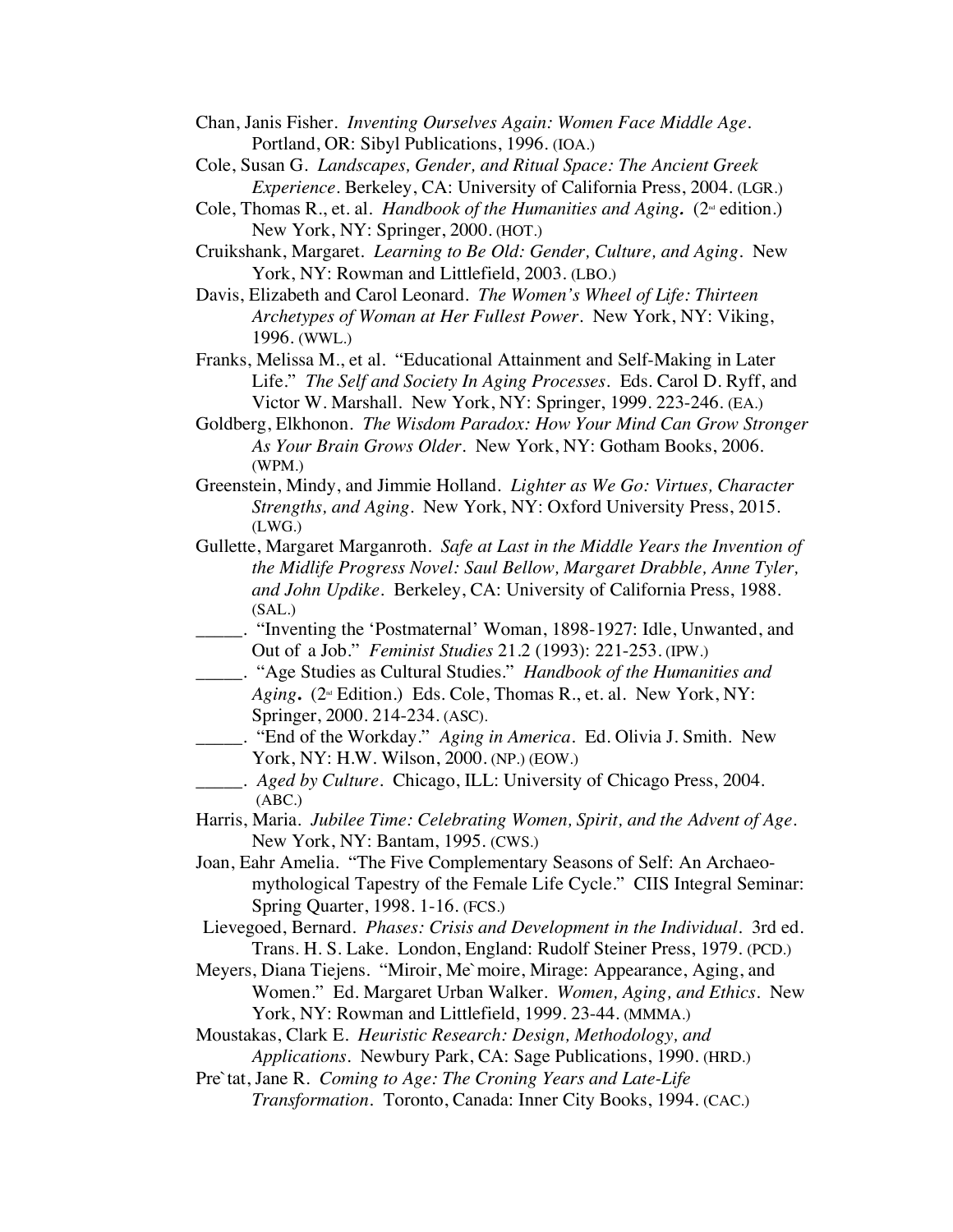- Ranck, Shirley Ann. *Cakes for the Queen of Heaven: An Exploration of Women's Power Past, Present and Future*. Chicago, Ill: Delphi Press, 1995. (CQ.)
- Rubin, Lillian B. *Women of a Certain Age: The Midlife Search for Self.* New York, NY: Harper and Row, 1990. (WCA.)
- Ray, Ruth E. *Beyond Nostalgia: Aging and Life-Story Writing*. Charlottesville, VA: University Press of Virginia, 2000. (BNA.)
- Ryff, Carol D., and Victor W. Marshall, eds. *The Self and Society in Aging Processes.* New York, NY: Springer, 1999. (SSA.)
- Sheehy, Gail. *New Passages: Mapping Your Life Across Time.* New York, NY: Random House, 1995. (NPM.)
- Walker, Barbara G. *The Crone: Woman of Age, Wisdom and Power.* San Francisco, CA: Harper and Row, 1985. (TC.)
- Walker, Margaret Urban. *Mother Time: Women, Aging, and Ethics.* New York, NY: Rowman & Littlefield, 1999, 32. (MTW.)
- Woodward, Kathleen M. *Figuring Age: Women, Bodies, Generations Theories of Contemporary Culture.* Bloomington, IN: Indiana University Press, 1999. (FAW.)

HaGolan); 7250-6150, Çatal Hüyük, Anatolia; 7100-6300, Cathedra Goddess of the Beasts; 5500-3500, Cucuteni (Tripolye) Culture, Eastern Europe; 5400-3500, Ancient Aphrodite: Chalcolithic or Copper Age; 4400-2500, Olympus Hera; 4000-3000, Egypt, Africa, and Cathedra Goddesses; 3250, Scorpion Tableau, Earliest Egyptian Proto-Hieroglyphics; 3000-2000, Anatolia, Kubaba and the Hittites; 2500, Inanna, Holder of the Me; 2000, Asherah; 800-700, Kuntillet Ajrud and Khirbet El-Qom; 550, Cathedra Goddess Kourotrophos, Megara Hyblaea, Sicily; and 400, Cathedra Goddess Isis. (RGS)

According to numerous scholars including M. Zour, S. Farzin, and B. Aryanpour, the mother of the gods embodied unequalled preeminence including royal ascendancy to the throne through matrilineal lineage (WA). *Hieros Gamos* frequently included apotheosis (deification) of the king plus land stewardship (CDBL: 132-133; WDSS0: 182-3). Selected examples are: Egyptian Hatshepsut – Thothmes; Middle Elamite period Goddess Kiririsha and gods Inshoshimak and Houmban; Goddess Anahita and King Narseh's investiture (PHM: 188) as legitimacy of male kings was only through the mother's (matrilineal) side (WA: 233); Phrygian Matar Cybele (Kybele) and her son – lover Attis (CAA: 18-20, MG: 398-400); and god – son – husband Kabeiros (Kadmilos, Korybas) of Samothracian Mother Goddess (GOG: 87). (RGS: 7000 CE, Hieros Gamos).

Additional examples of *Hieros Gamos* and goddesses/queens venerated alongside of male gods/kings/princes are: Hebrew Asherah – Baal/Yahweh (MOO: 376); \* Ugaritic/Canaanite Athirah-El (bull) (MOO: 376); \*\* Shekhinah – Yahweh (HG: 105-111); Babylonian Aruru (Asherah/Ashratum) – god Anu (TGA: 39, MOO: 376); Punic Tanit – Baal Hammon (MOO: 378); N. Syrian Tanit – Lord of Mount Amanus (MOO: 378); Sumerian Inanna – Dumuzi (MOO: 383); Levant Astarte – Baal (GGL: 131); Sumerian (not Semitic) Ishtar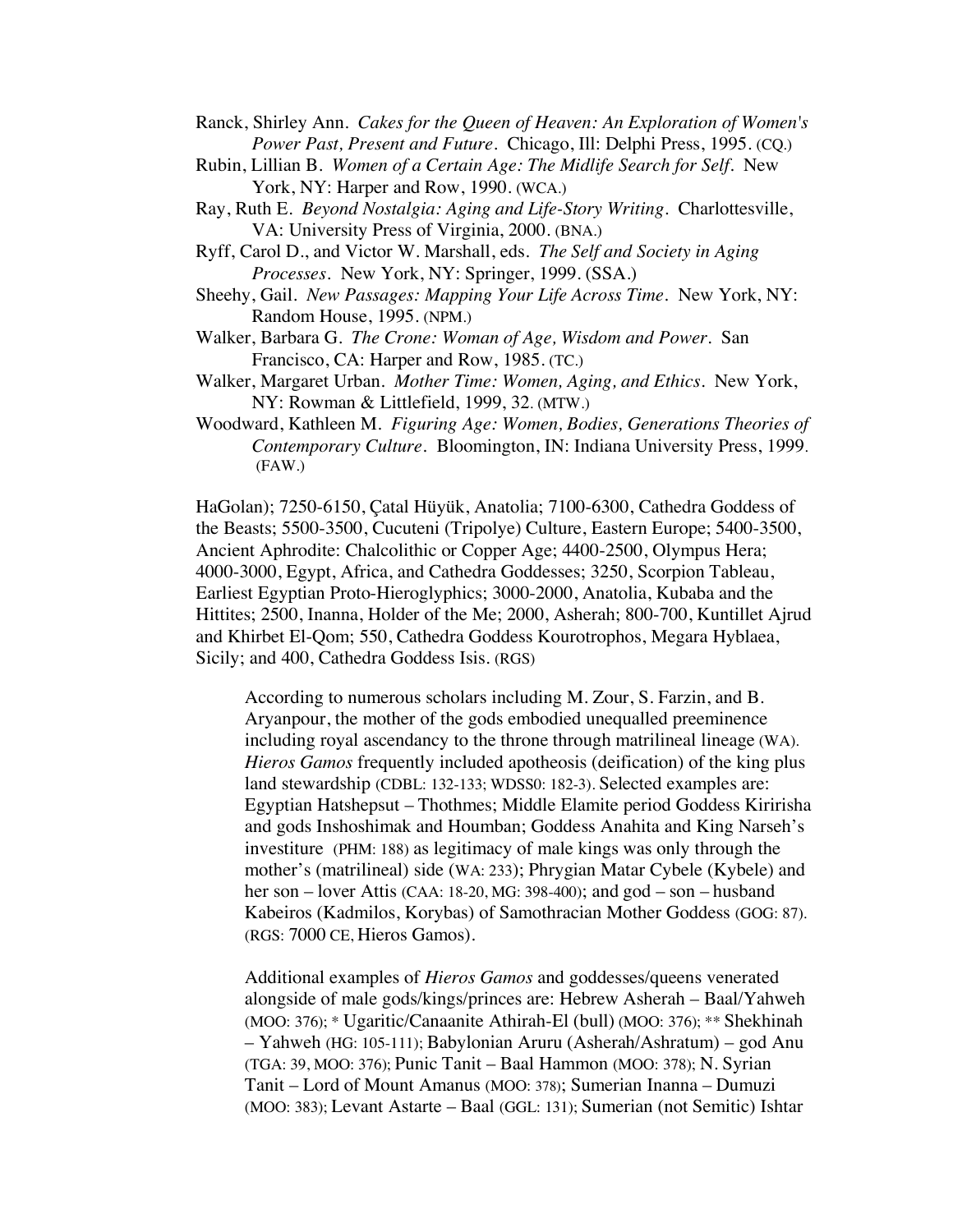– Tammuz (MOO: 383); Greek Aphrodite – Adonis (MOO: 383); Hittite/Phrygian Cybele and Attis (SMA: 54); Adam and Eve; \*\*\* Sarah and Abraham; and Lady Ikoom, Snake Queen and mother of lord Wa'oom Uch'ab Tzi'kin, royal ruler of the Mayan Snake Dynasty c. 562 AD (TSK: 16). (Also note subsequent Mayan Snake Queen named K'abel (TSK: 16)). \* Astarte/Athart/'ttrt was 'Baal's Other Self' (GGL: 131). \*\* According to Ugaritic texts, Canaanite Athirah is Hebrew Asherah (MOO: 376). \*\*\* Or, Eve and Adam? (RGS: 7000, Hieros Gamos.)

Further Hieros Gamos research: 7000-3500/1450 Old Europe; 7000, Hieros Gamos; 4400-2500, Olympus Hera; 3200-539, Proto Elamite Goddesses and Matrilineal Aspects; 3000, First Dynasty, Egypt; 3000-1450, Gournia; 2613-2494, Hathor's Dendera (Denderah) Temple, Egypt; 1800, Re-Visioning Goddess Sarah; 1750, Hammurabian Dynasty, Babylon, Ishtar, and Inanna; 1479-1425 Tuthmosis III, Egyptian King; 900, Taanach, Canaanite Libation Stand; 750-650, Cybele and King Midas, Anatolia; and 323-30, Temple Kom Ombo, Egypt. (RGS.)

Further bibliographic research on Hieros Gamos:

Baring, Anne, and Jules Cashford. *The Myth of the Goddess: Evolution of an Image*. London, England: Viking, 1991. (MG.)

- Birnbaum, Lucia Chiavola. *Black Madonnas: Feminism, Religion, and Politics in Italy.* Boston, MA: Northeastern University Press, 1993. (BLM.)
	- \_\_\_\_\_. *Dark Mother: African Origins and Godmothers*. San Jose, CA: Authors Choice Press, 2001. (DM.)
- Corrington, G. P. "The Milk of Salvation: Redemption by the Mother in Late Antiquity and Early Christianity." *Harvard Theological Review* 82.4 (1989): 393-420. (TMOS.)
- Diakonoff, I. M. "Women in Old Babylonia not under Patriarchal Authority." *Journal of the Economic and Social History of the Orient 29.3 (Oct.*  1986): 225-238. (WOB.) (Excellent primary sources.)
- Gimbutas, Marija Alseikaite. *The Living Goddesses*. Supplemented and Ed. by Miriam Robbins Dexter. Berkeley, CA: University of California Press, 1999. Proof copy. (TLG.)
- Kerenyi, Carl. *Zeus and Hera: Archetypal Image of Father, Husband and Wife*. Princeton, NJ: Princeton University Press, 1975. (ZAH.) \_\_\_\_\_. *The Gods of the Greeks*. 1951. London, England: Thames and

- Lapinkivi, Pirjo. *The Sumerian Sacred Marriage in the Light of Comparative Evidence*. Helsinki, Finland: Neo-Assyrian Text Corpus Project, 2004. (SSM.)
- Lerner, Gerda. *The Creation of Patriarchy.* Oxford, England: Oxford University Press, 1986. (TCOP.)
- Lutzky, Harriet. *Shadday as a Goddess Epithet. Vetus Testamentum* 48, Fasc. 1 (Jan. 1988): 15-36. (SGE.)
- Murray, Margaret Alice. *The Splendour That Was Egypt*. London, England: Sidgwick and Jackson, 1977. (STWE.)

Hudson, 1982. (GOG.)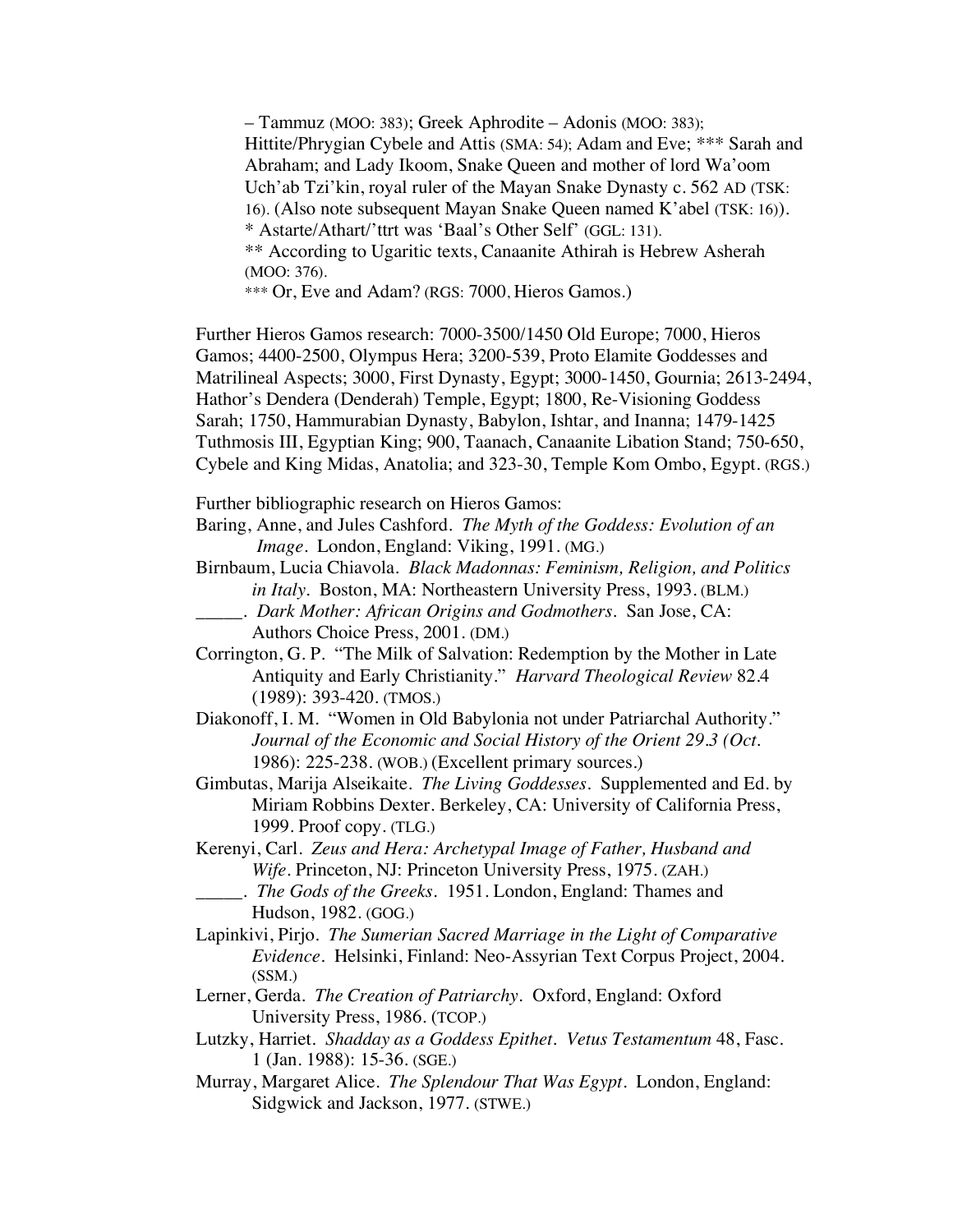- Neumann, Erich*. The Great Mother: An Analysis of the Archetype*. 2nd Ed. Trans. Ralph Manheim. Princeton, NJ: Princeton University Press, 1963. (TGM.)
- Sheres, Ita and Anne Kohn Blau. *The Truth about the Virgin*. New York, NY: Continuum, 1995. (TAB: 93.)
- Wakeman, Mary K. "Ancient Sumer and the Women's Movement: The Process of Reaching Behind, Encompassing and Going Beyond." *Journal of Feminist Studies in Religion* 1.2 (Fall 1985): 7-27. (ASWM.)
- Zorich, Zach. "The Snake King's New Vassal." *Archaeology* 66.6 (Nov.-Dec. 2013): 16. (TSK.)

IMAGE: WINGED VICTORY OF SAMOTHRACE: SAMOTHRACE, GREECE. PHOTO: © GSA. DESCRIPTION FRONTAL VIEW OF MARBLE STATUE OF WINGED GODDESS OF VICTORY STANDING ON A SHIP'S PROW FROM LYDIAN VILLAGE OF KULA IN SAMOTHRACE, GREECE. (SCULPTURE IS APPARENTLY FROM A PERGAMON ARTIST.) SLIDE LOCATION FRANCE, SHEET 2, ROW 3, SLEEVE 5, SLIDE #11, 200 BCE.

CO\_FRA\_S2\_R3\_SL5\_S11.jpg

SHOT ON LOCATION: MUSÉE DU LOUVRE: PARIS, FRANCE.

IMAGE: SIDE VIEW OF VICTORY OF SAMOTHRACE: SAMOTHRACE, GREECE. PHOTO: © GSA. DESCRIPTION: SIDE VIEW OF VICTORY OF SAMOTHRACE, FROM LYDIAN VILLAGE OF KULA, SAMOTHRACE, GREECE. SLIDE LOCATION FRANCE, SHEET 2, ROW 1, SLEEVE 3, SLIDE #21, 200 BCE. CO\_FRA\_S2\_R1\_SL3\_S21.jpg SHOT ON LOCATION: MUSÉE DU LOUVRE: PARIS, FRANCE. NOTE 1: SAMOTHRACE CABIRIC MYSTERIES ARE SECOND ONLY TO THE ELEUSINIAN MYSTERIES. (RGS.) NOTE 2: FIELDWORK PROJECT 1989.

IMAGE: NIKI, WINGED GODDESS OF VICTORY: GREECE. PHOTO: © GSA. DESCRIPTION MARBLE STATUE OF NIKI, WINGED GODDESS OF VICTORY (WINGED GODDESS OF VICTORY SAMOTHRACE). SLIDE LOCATION MSC. GREECE, SHEET 4, ROW 1, SLEEVE 2, SLIDE #28, BCE. CO MGR S4 R1 SL2 S28. SHOT ON LOCATION: BRITISH MUSEUM: LONDON, ENGLAND. NOTE 1: IT IS GENERALLY UNDERSTOOD THAT THE SAMOTHRACIAN DEITIES INCLUDED IN THE CABIRIC MYSTERIES ARE THE GREAT MOTHER KYBELE-CYBELE, DEMETER, HECATE (ZERYTHIA), APHRODITE (ZERYNTHIA), AND NIKE. (ASH: 467-473.) NOTE 2: FIELDWORK PROJECT 1995.

IMAGE: GODDESS APHRODITE (ZERYNTHIA), GREECE. PHOTO: © GSA. DESCRIPTION: CROUCHING APHRODITE WITH WATER JAR BEHIND RIGHT FOOT, GREECE. SLIDE LOCATION RE-GENESIS PHASE 1, SHEET 4, ROW 3, SLEEVE 4, SLIDE #16. IT\_RPO\_S4\_R3\_SL4\_S16.jpg SHOT ON LOCATION: BRITISH MUSEUM: LONDON, ENGLAND. NOTE 1: IT IS GENERALLY UNDERSTOOD THAT THE SAMOTHRACIAN DEITIES INCLUDED IN THE CABIRIC MYSTERIES ARE THE GREAT MOTHER KYBELE-CYBELE, DEMETER, HECATE (ZERYTHIA), APHRODITE (ZERYNTHIA) AND NIKE. (ASH: 467-473.)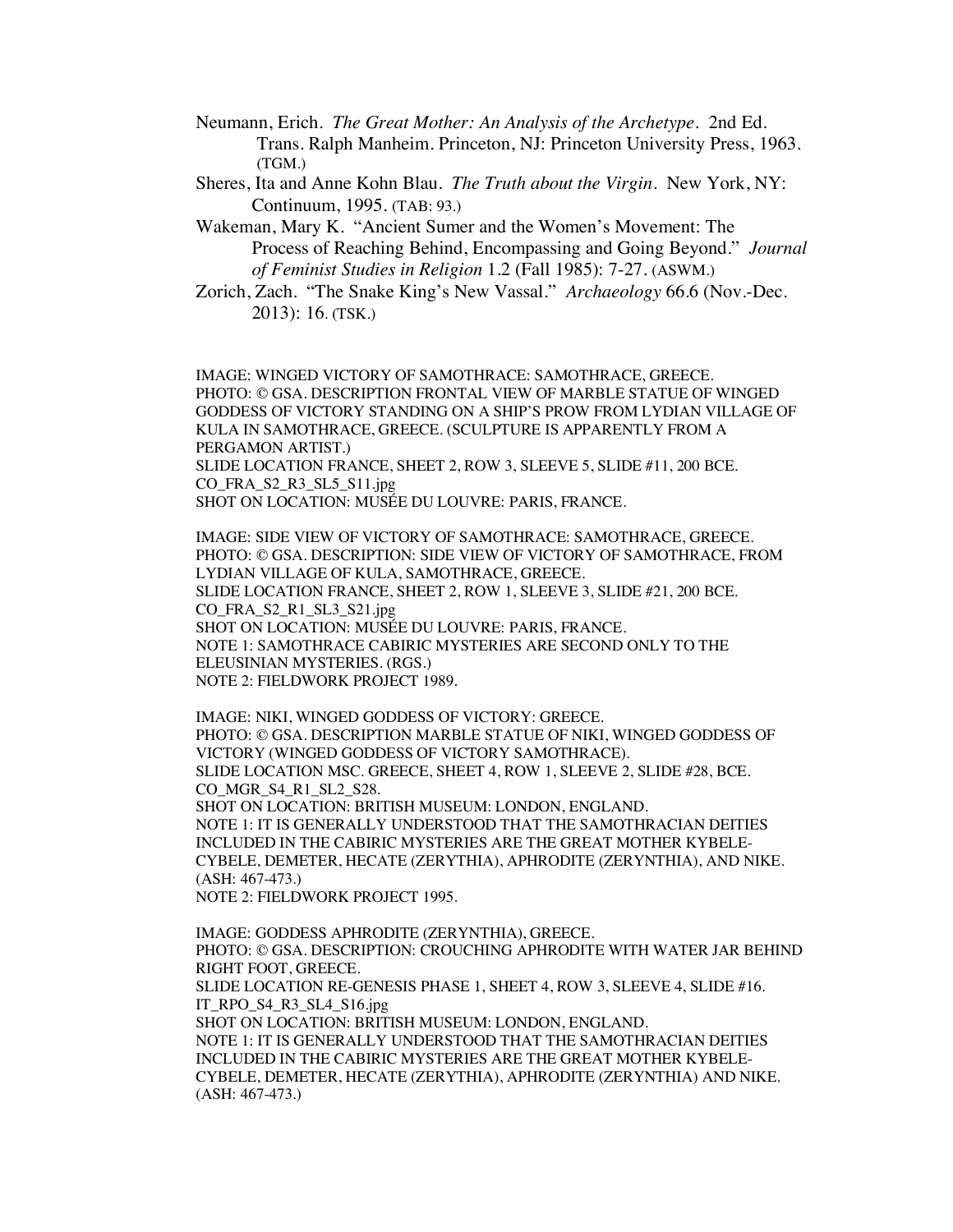NOTE 2: FIELDWORK PROJECT 3-2-2002.

IMAGE: STONE RELIEF OF KYBELE/CYBELE IN A SHRINE: GORDION, ANATOLIA. PHOTO: © GSA. DESCRIPTION: STONE RELIEF OF PHRYGIAN KYBELE/CYBELE IN A SHRINE WITH A POLOS CROWN AND FLUTED ROBE, GORDION, (ANATOLIA) TURKEY.

SLIDE LOCATION TURKEY, SHEET 60, ROW 1, SLEEVE 5, SLIDE #732, c. 750-650 BCE. CO\_TUR\_S60\_R1\_SL5\_S732

SHOT ON LOCATION: MUSEUM OF ANATOLIAN CULTURES: ANKARA, (ANATOLIA) TURKEY.

NOTE 1: SAMOTHRACIAN CABIRIC PANTHEON WAS GROUPED AROUND THE MOTHER GODDESS, "SIMILAR TO THE GREAT MOTHER OF ANATOLIA, THE PHRYGIAN KYBELE [CYBELE]." (ASH: 470; RGS.) NOTE  $2$ 

ANATOLIAN CYBELE/KYBELE, WAS SUBSEQUENTLY FUSED WITH THE *QUEEN OF HEAVEN* ARTEMIS AS WELL AS GREEK DIANA. AS A RESULT, THESE DEITIES BECAME OR REMAINED PROMINENT, ESPECIALLY SO AT EPHESUS (RGS).

NOTE 3: FIELDWORK PROJECT 1986.

IMAGE: ENTHRONED (CATHEDRA) GREAT MOTHER CYBELE: CORFU, GREECE. PHOTO: © GSA. DESCRIPTION ENTHRONED (CATHEDRA) GREAT MOTHER OF THE GODS, CYBELE WITH HIGH POLOS, LIONS, AND DRUM AT THE SIDE, CORFU, GREECE.

SLIDE LOCATION CYBELE, SHEET 1, ROW 1, SLEEVE 4, SLIDE #14C, BCE. IT\_CYB\_S1\_R1\_SL4\_S14C.j.pg

SHOT ON LOCATION: CORFU MUSEUM: CORFU, GREECE.

NOTE 1: SAMOTHRACIAN CABIRIC PANTHEON WAS GROUPED AROUND THE MOTHER GODDESS, "SIMILAR TO THE GREAT MOTHER OF ANATOLIA, THE PHRYGIAN KYBELE [CYBELE]." (ASH: 470; RGS.) NOTE 2: FIELDWORK PROJECT 1987.

IMAGE: ELDER CATHEDRA GREAT MOTHER GODDESS: SICILY , ITALY. PHOTO: © GSA. DESCRIPTION ELDER CATHEDRA GREAT MOTHER GODDESS WITH SOFT CAP AND LOOSELY DRAPED SHAWL, SICILY. SLIDE LOCATION SICILY, SHEET 19, ROW 4, SLEEVE 1, SLIDE #16, BCE.

CU\_SIC\_S19\_R4\_SL1\_S16

SHOT ON LOCATION: MUSEO ARCHEOLOGICO REGIONALE PAOLO ORSI: SYRACUSE, SICILY.

NOTE 1: SAMOTHRACIAN CABIRIC PANTHEON WAS GROUPED AROUND THE MOTHER GODDESS (ASH: 470; RGS). NOTE 2: FIELDWORK PROJECT 1998.

IMAGE: ROCK – CUT CARVING OF CYBELE: COLLE ORBO, SICILY.

PHOTO: © GSA. DESCRIPTION: ONE OF 12 ROCK – CUT WEATHERED CARVINGS OF SANTONI CYBELE **(**GREAT SAINT) FROM THE GROTTO – LIKE CAVE ON THE COLLE ORBO AT ACREIDE (ACRAE), SICILY.

SLIDE LOCATION SICILY, SHEET 14, ROW 3, SLEEVE 3, SLIDE #24, THIRD CENTURY BCE.

CU\_SIC\_S14\_R3\_SL3\_S24

SHOT ON LOCATION: OPEN – AIR SANCTUARY ON THE COLLE ORBO AT ACREIDE (ACRAE), SICILY. ENHANCE.

NOTE 1: THE SAMOTHRACIAN CABIRIC PANTHEON WAS GROUPED AROUND THE MOTHER GODDESS, "SIMILAR TO THE GREAT MOTHER OF ANATOLIA, THE PHRYGIAN KYBELE [CYBELE]." (ASH: 470; RGS.)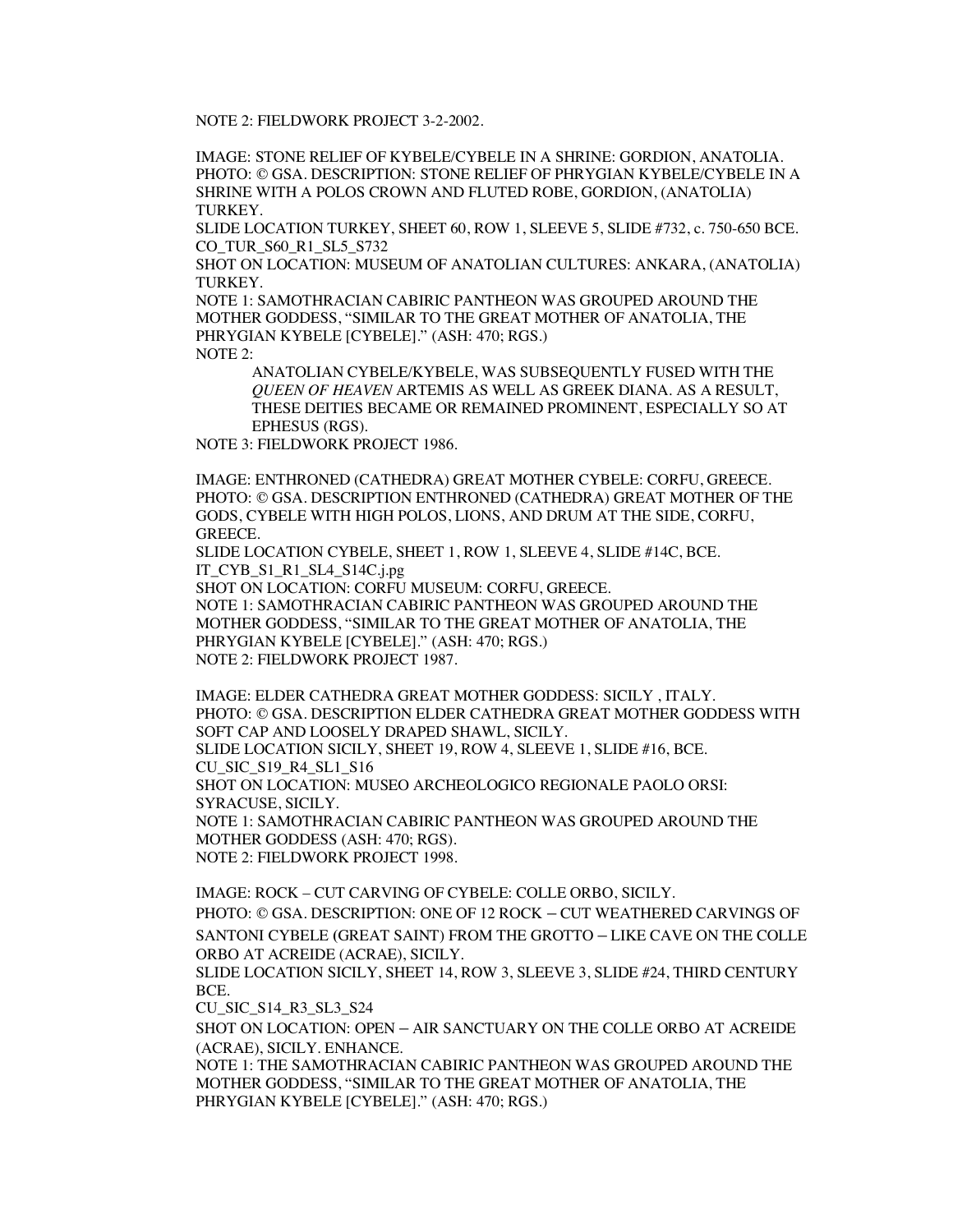NOTE 2: CARVINGS INCLUDE SEATED (CATHEDRA) CYBELE ON THRONE WITH PATERA (FOR LIBATIONS) AND DRUM OR TAMBOURINE PLUS TWO LIONS AT HER SIDES.

NOTE 3: CYBELE'S OTHER ATTRIBUTES ARE FLUTES, BULL-ROARERS, MOUNTAINS, CORNUCOPIA, AND GUARDIAN OR CUSTODIAN OF TOMBS (SMA: 90- 91). THOSE THAT PERTAIN TO THE SEASONS AND VEGETATION INCLUDE DANCE, CORN, THERMAL SPRINGS, BLACK STONES, AND ANIMALS ESPECIALLY LIONS. **(**SMA: 84-90.)

NOTE 4: FOR FURTHER RESEARCH SEE VERMASEREN. (CAA: FIG. 51.) NOTE 5: FIELDWORK PROJECT 1998.

PHOTO NOTE: ILLUSTRATION ENHANCEMENT, CHRISI KARVONIDES.

IMAGE: PHRYGIAN CYBELE AND LION – DRAWN CHARIOT: (ANATOLIA) TURKEY. PHOTO: © GSA. DESCRIPTION, PHRYGIAN CYBELE ENTHRONED IN HER LION – DRAWN BRONZE CHARIOT: (ANATOLIA) TURKEY. (MG: 401, FIG. 8.) SLIDE LOCATION CYBELE, SHEET 1, ROW 1, SLEEVE 2, SLIDE  $#2, 2^{\omega}$  C. BCE. IT\_CYB\_S1\_R1\_SL2\_S2.jpg

SHOT ON LOCATION: MUSEUM OF NATURAL HISTORY: NEW YORK, NY. NOTE 1: SAMOTHRACIAN CABIRIC PANTHEON WAS GROUPED AROUND THE MOTHER GODDESS, "SIMILAR TO THE GREAT MOTHER OF ANATOLIA, THE PHRYGIAN KYBELE [CYBELE]." (ASH: 470; RGS.) NOTE 2:

A GRAECO – PERSIAN – ANATOLIAN FUSION OCCURS IN LYDIA IN THE ASSIMILATION OF ANAHITA, THE PERSIAN GODDESS OF FERTILIZING WATERS, TO CYBELE AND TO ARTEMIS EPHESIA. FROM THIS BLENDING, CYBELE IS KNOWN AS METER ANAHITA, ARTEMIS ANAHITA, OR THE PERSIAN ARTEMIS (FOG: 208).

NOTE 3: ALSO SEE ASPHODEL LONG'S WEB SITE ON CIIS LIBRARY'S WEB PAGE. NOTE 4: FIELDWORK PROJECT 1993.

IMAGE: SEAL OF CYBELE WITH EARS OF CORN: (ANATOLIA) TURKEY. PHOTO: © GSA. DESCRIPTION: LIKE DEMETER, CYBELE WAS ALSO AN ANCIENT EARTH–GODDESS. ON THE SEAL IS CYBELE WITH RAISED (KA) ARMS (OR HORN OF CONSECRATION), TWO TRIANGLES AND STALKS OF CORN (CYBELE'S SYMBOL). \* **(**SMA: 84-85, 87-90.)

SLIDE LOCATION CYBELE, SHEET 1, ROW 4, SLEEVE 1, SLIDE #2, BCE. IT\_CYB\_S1\_R4\_SL1\_S2.j.pg

SHOT ON LOCATION: SOURCE TBD.

NOTE 1: SAMOTHRACIAN CABIRIC PANTHEON WAS GROUPED AROUND THE MOTHER GODDESS, "SIMILAR TO THE GREAT MOTHER OF ANATOLIA, THE PHRYGIAN KYBELE [CYBELE]." (ASH: 470; RGS.)

NOTE 2: "CYBELE WAS GUARANTOR OF NATURAL FERTILITY AND AGRARIAN RHYTHMS **(**SMA: 84-90; RGS). "

NOTE 3: \* OF THE GREAT MOTHER CYBELE'S VARIOUS ICONOGRAPHY, STALKS OF CORN ARE A COMMON AGRARIAN SYMBOL. **(**SMA: 84-85.) NOTE 4: FIELDWORK PROJECT 1986.

IMAGE: GOLD STATUE OF CATHEDRA (SEATED) DEMETER. PHOTO: © GSA. DESCRIPTION: GOLD STATUE OF SEATED DEMETER (CATHEDRA) LAWGIVER WITH CORNUCOPIA. SLIDE LOCATION FRANCE, SHEET 1, ROW 2, SLEEVE 2, SLIDE #6, BCE. CO\_FRA\_S1\_R2\_SL2\_S6.jpg SHOT ON LOCATION: MUSÉE DU LOUVRE: PARIS, FRANCE. NOTE 1: "ALONG WITH THE CULTIVATION OF GRAIN, GREEK GODDESS DEMETER ALSO BECOMES KNOWN AS THE LAW–GIVER (*THESMOPHOROS*) (RC: 233; RGS)."